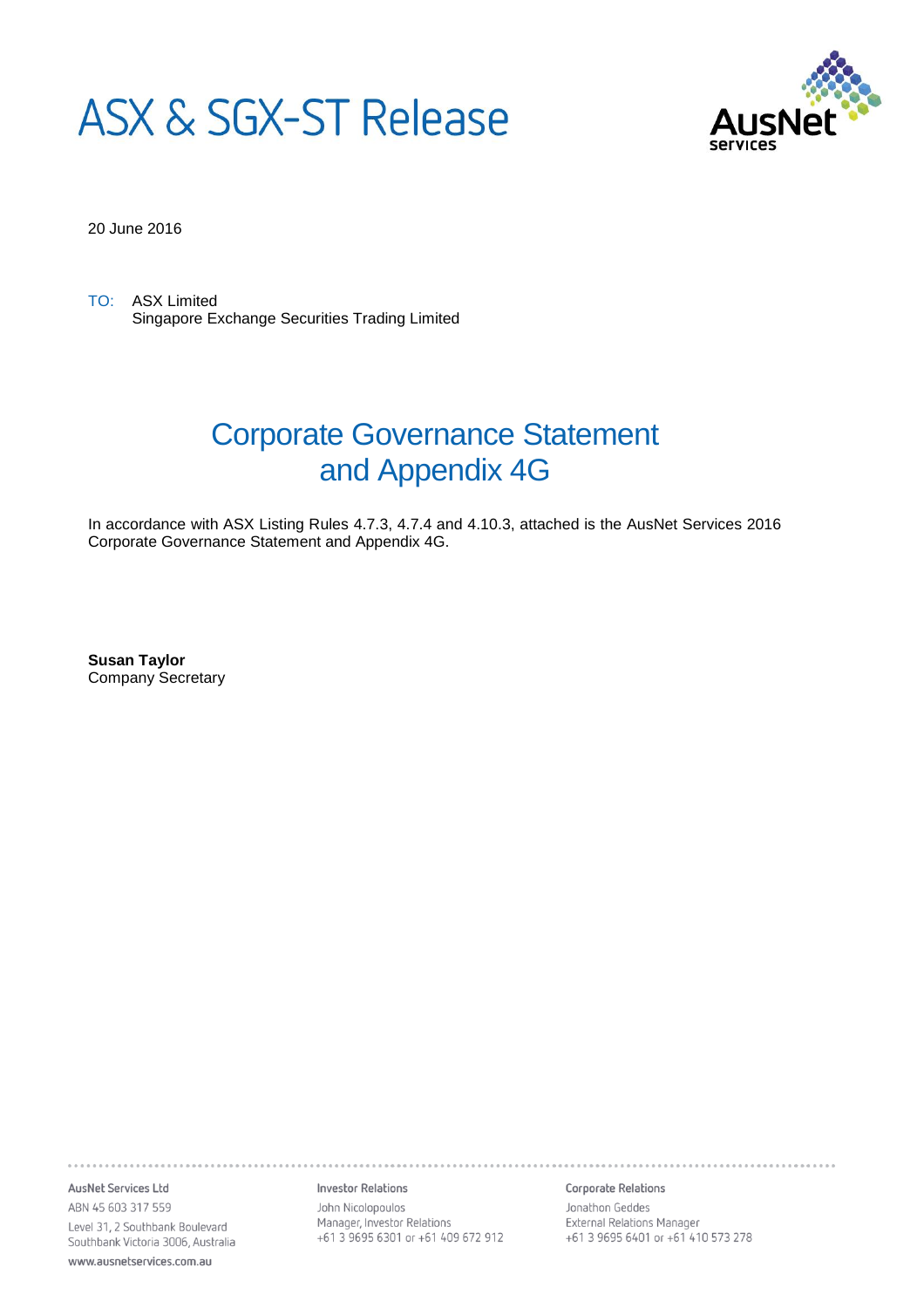

# **CORPORATE GOVERNANCE STATEMENT**

This is the corporate governance statement of AusNet Services Ltd. This corporate governance statement outlines the key aspects of AusNet Services' corporate governance framework for the 2015/16 year by reference to the ASX Corporate Governance Council's Corporate Governance Principles and Recommendations, 3rd Edition ("ASX Principles").

Further information relating to AusNet Services' corporate governance practices and key documents may be found at http:// www.ausnetservices.com.au/About+Us/Corporate+Governance. html

The information in this statement is current as at 11 May 2016 and has been approved by the Board.

### **PRINCIPLE 1: LAY SOLID FOUNDATIONS FOR MANAGEMENT AND OVERSIGHT**

#### Board responsibilities and delegation to management

The Board has adopted a formal Board Charter that sets out its role and responsibilities. The Board Charter may be found at http://www.ausnetservices.com.au/About+Us/ Corporate+Governance.html. The Board Charter identifies matters which are specifically reserved for the Board or its committees, including the approval of dividends, corporate governance principles and policies. (ASX Recommendation 1.1)

Management must supply the Board with information to enable the Board to discharge its duties effectively. Directors are entitled to request additional information, including external advice, at any time.

The management function is conducted by, or under the supervision of, the Managing Director as directed by the Board. The Board approves corporate objectives for the Managing Director and, together with the Managing Director, develops his duties and responsibilities with limits to management's authorities. The Board is responsible for reviewing the role and responsibilities of management.

The Board reviews the Board Charter regularly, with a view to doing so at least every two years, or more frequently if warranted by the circumstances.

#### Nomination Committee

The Nomination Committee advises the Board on matters relating to the appointment and performance of Directors and of the Board as a whole, review of Board and Committee membership and performance, and Board succession planning.

Members of management may attend meetings of the Nomination Committee. However, individuals may not be present during, or participate in, deliberations where the matter does or could affect their position, remuneration or other related matters.

### Appointment of Directors

The Nomination Committee reviews and makes recommendations to the Board regarding the appointment of new Directors, including establishing formal and transparent procedures for the identification of suitable candidates for appointment as independent Non-executive Directors. The suitability of candidates nominated for appointment to the Board is assessed having regard to the Board's existing and desired skills, diversity and experience.

The Nomination Committee also makes recommendations regarding the criteria for Board membership, processes for the review of the performance of individual Directors and the Board as a whole, and Board succession plans.

Candidates for appointment to the Board are sought on the basis of their ability to complement the Board's current composition, as well as their independence. In support of their candidature, Non-executive Directors are required to provide details of their other commitments and an indication of the time involved. The Nomination Committee reviews these details prior to the Nonexecutive Director's appointment, and regularly thereafter, to ensure that the Director has sufficient time to discharge their duties to the Board and the various committees on which they serve. (ASX Recommendation 1.2)

AusNet Services' two major shareholders, Singapore Power International Pte Ltd and State Grid International Development Company Limited ("SGID"), have each nominated two Directors to the Board, reflecting their significant holding of shares in AusNet Services. The Board endorses these candidates, who are subject to the usual preliminary prudential confirmations, prior to joining the Board.

All Directors, other than the Managing Director, are subject to re-election in accordance with AusNet Services' constitution and the ASX Listing Rules. Biographical information in relation to Directors subject to election or re-election is set out in the explanatory notes to the notice of annual general meeting and, for those Directors seeking re-election, in the Directors' report forming part of the statutory annual report. (ASX Recommendation 1.2)

A written agreement is in place between AusNet Services and each Director and senior executive, respectively, setting out the terms of their appointment. For two Non-executive Directors, this agreement was prepared during the period following their appointments. AusNet Services has otherwise followed the recommendation in full for the whole of the period. (ASX Recommendation 1.3)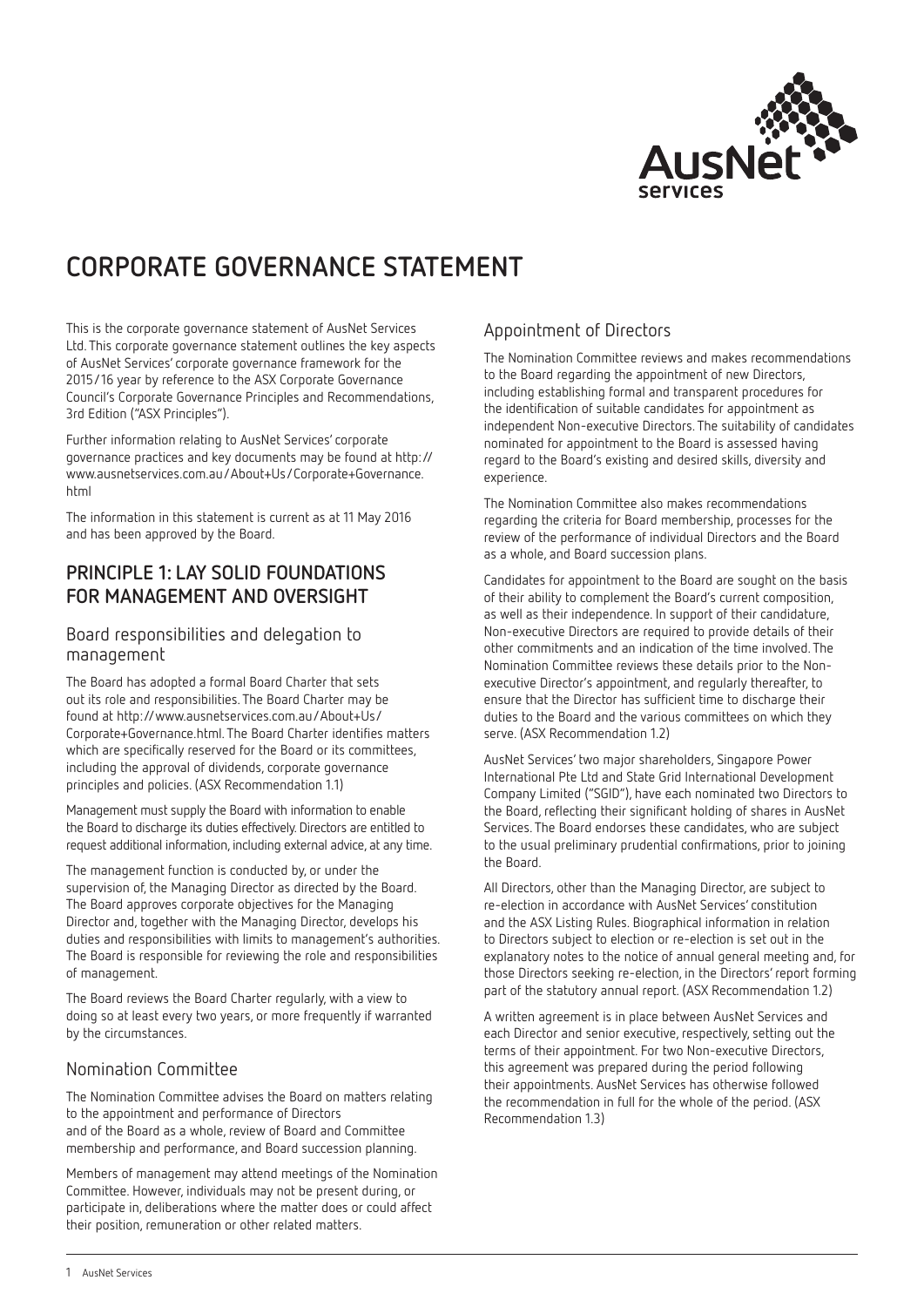### Company Secretary

The Company Secretary is accountable directly to the Board, through the Chair, on all matters to do with the proper functioning of the Board. (ASX Recommendation 1.4)

The Company Secretary settles each agenda with management prior to reviewing it with the Chairman. At each meeting, Directors have an opportunity to request items be discussed at forthcoming meetings. To assist this process, the Company Secretary develops forward plans at the commencement of each year, applicable to the Board and each of its Committees. These are settled with the Chairmen of the Board and Committees, respectively, and are then presented to the Board for final input and approval. The Company Secretary also liaises with each Chairman of the Board and Committees, respectively, to prepare and settle minutes prior to their tabling with the relevant body, and to convene additional meetings, as required, throughout the year.

### Diversity Policy

AusNet Services recognises its talented and diverse workforce as essential for its long term sustainability.

AusNet Services has an established Diversity Policy which outlines AusNet Services' commitment to diversity and its objectives to increase diversity in the workplace. The Diversity Policy may be found at http://www.ausnetservices.com.au/About+Us/Corporate+Governance.html. (ASX Recommendation 1.5).

AusNet Services has developed measurable objectives to support gender diversity. The progress towards achieving the 2015/16 objectives is set out below. (ASX Recommendation 1.5)

|  | Gender Diversity Objectives 2015/16                                                                                                                                                                                                                                         |        | Progress Achieved 2015/16                                                                                                                                                                                                                                                                                                                      |
|--|-----------------------------------------------------------------------------------------------------------------------------------------------------------------------------------------------------------------------------------------------------------------------------|--------|------------------------------------------------------------------------------------------------------------------------------------------------------------------------------------------------------------------------------------------------------------------------------------------------------------------------------------------------|
|  | (a) Executive and Divisional Leadership<br>Teams to continue to operate as Talent,                                                                                                                                                                                          | $\geq$ | The Executive Leadership Team Talent and Diversity Council met throughout 2015/16<br>to discuss and monitor progress related to talent, diversity and inclusion initiatives.                                                                                                                                                                   |
|  | Diversity and Inclusion Councils to lead<br>improved talent and diversity outcomes<br>across the business.                                                                                                                                                                  | $\geq$ | Divisional leadership has taken a more active role, with the establishment of divisional<br>diversity action plans and quarterly reporting, with key priority areas of the business<br>also providing focused performance updates to the Managing Director.                                                                                    |
|  | (b) Embed organisation-wide and division-<br>specific gender diversity improvement                                                                                                                                                                                          | $\geq$ | Each division established a diversity action plan to support the delivery of the Corporate<br>Action plan.                                                                                                                                                                                                                                     |
|  | initiatives as part of business planning<br>processes.                                                                                                                                                                                                                      | $\geq$ | Gender diversity measures were introduced into the recruitment and selection,<br>engagement and retention and succession planning processes.                                                                                                                                                                                                   |
|  |                                                                                                                                                                                                                                                                             | $\geq$ | 18 women participated in the 2015/16 Women's Career Development Program and<br>rated the program effectiveness at 89%. 120 women have participated in these<br>programs over the past five years.                                                                                                                                              |
|  |                                                                                                                                                                                                                                                                             | $\geq$ | All members of AusNet Services' female talent pool were provided with an opportunity<br>to undertake a mentoring and coaching relationship to support their career<br>development. Senior leaders were also provided with coaching support as part of the<br>company's broader leadership development program.                                 |
|  |                                                                                                                                                                                                                                                                             | $\geq$ | The introduction of divisional diversity action plans has seen a significant increase in<br>divisional activity during 2015/16, including establishment of diversity forums in Asset<br>Management and Select Solutions. Plans are underway to expand this approach to<br>Service Delivery during 2016/17.                                     |
|  | (c) AusNet Services continues to build<br>an inclusive leadership mindset that<br>supports all employees to contribute<br>and achieve their potential. During                                                                                                               | $\geq$ | Inclusive leadership concepts were interwoven into company-wide leadership<br>development modules. Diversity and inclusion principles were also considered in<br>learning framework design and delivery approaches. All Equal Employment Opportunity<br>(EEO) training has been fully refreshed, for launch to all employees in early 2016/17. |
|  | 2015/16, the company will implement<br>strategies to reinforce inclusive<br>leadership behaviours and embed<br>inclusive people practices across the<br>organisation through ongoing sourcing,<br>development, talent management,<br>leadership and engagement initiatives. | $\geq$ | An 'Open to Ideas' column was continued during 2015/16 and personal engagement<br>stories continued as part of AusNet Services' employee newsletter, where divisions<br>continued to share stories of how AusNet Services' people are building and benefiting<br>from inclusive work practices.                                                |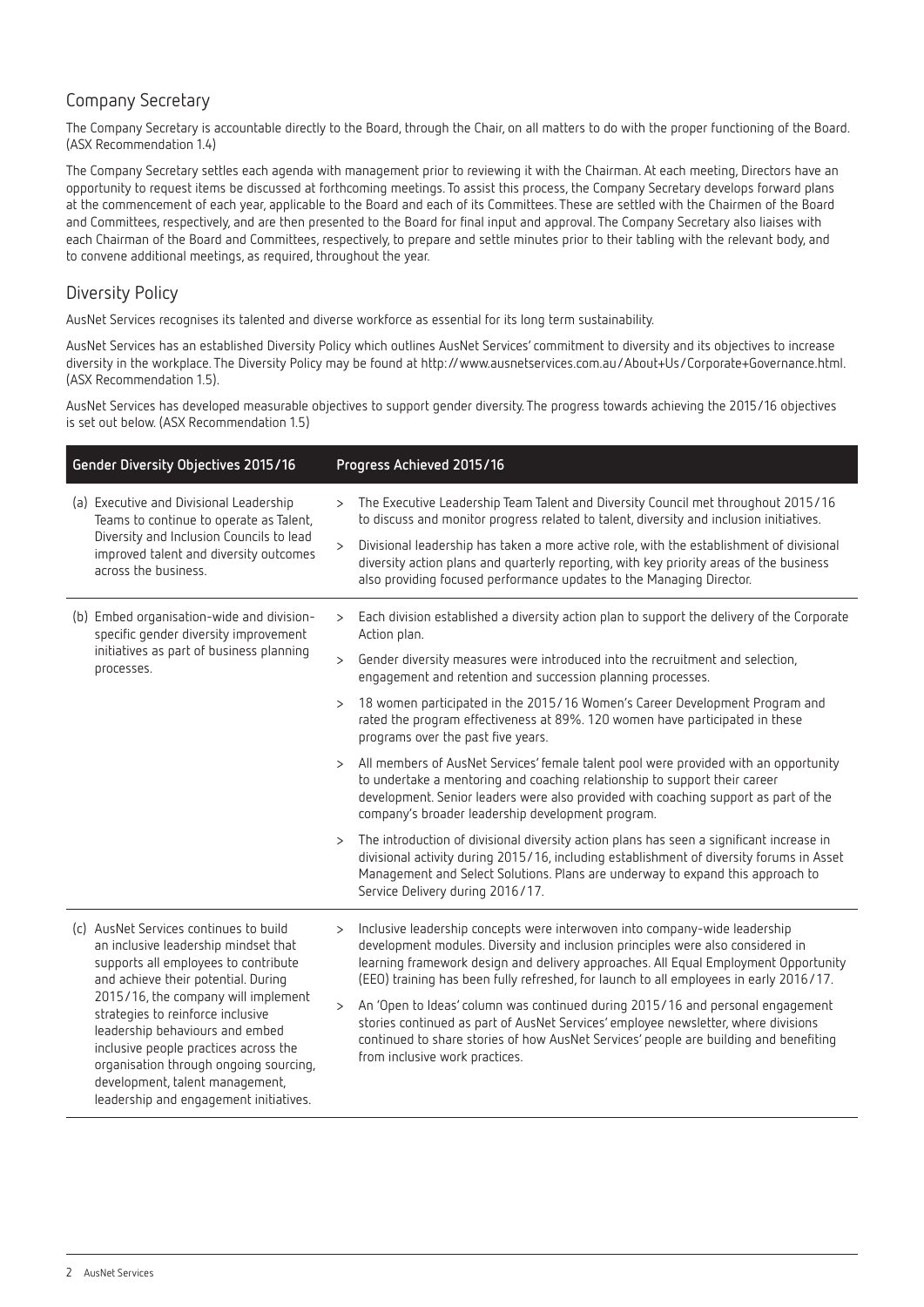| Gender Diversity Objectives 2015/16                                                                                                                     | Progress Achieved 2015/16                                                                                                                                                                                                                                                                                                                                                                                                                                                                                                        |  |  |
|---------------------------------------------------------------------------------------------------------------------------------------------------------|----------------------------------------------------------------------------------------------------------------------------------------------------------------------------------------------------------------------------------------------------------------------------------------------------------------------------------------------------------------------------------------------------------------------------------------------------------------------------------------------------------------------------------|--|--|
| (d) Embed diversity initiatives within<br>the company's broader talent<br>management processes to support<br>the development of all talent, and         | Further refinement of the talent review process was completed during 2015/16 to<br>$\geq$<br>improve the visibility of the leadership talent pipeline. All female talent pool candidates<br>have participated in a career conversation with their one up manager as part of the<br>existing talent process.                                                                                                                                                                                                                      |  |  |
| with an aim to achieve a year-on-year<br>increase in the representation of<br>females in operational and frontline<br>leadership, engineering and entry | Females comprise 25% of AusNet Services' talent pool, with women comprising 41%<br>$\geq$<br>of the leadership talent pool, and 33% of the pool for professional roles, a 3% increase<br>since FY15.                                                                                                                                                                                                                                                                                                                             |  |  |
| level trade and technical occupations.                                                                                                                  | An Executive Leadership Team Female Career Sponsorship program continued into<br>$\geq$<br>2015/16 to mentor senior female talent and promote career development.                                                                                                                                                                                                                                                                                                                                                                |  |  |
|                                                                                                                                                         | Three female students were selected for participation in AusNet Services' 2015/16<br>$\mathbf{L}$<br>Engineering Vocation Program.                                                                                                                                                                                                                                                                                                                                                                                               |  |  |
| (e) Review and strengthen the company's<br>Sponsorships, Donations and<br>Partnership programs to promote<br>trade, technical and power engineering     | At the tertiary level, AusNet Services continues to support the RMIT electrical<br>$\geq$<br>engineering bursary program for third year students and has offered two female<br>students a bursary for 2015/16. We have also committed to two females bursary<br>recipients for 2016/17.                                                                                                                                                                                                                                          |  |  |
| professions to young women.                                                                                                                             | AusNet Services has entered into a partnership with Deakin University to establish<br>$\rm{>}$<br>eight undergraduate Women in Power Engineering scholarships to influence the<br>early talent pipeline. Scholarships will involve payment of an annual stipend, vacation<br>employment and mentoring.                                                                                                                                                                                                                           |  |  |
| (f) Incorporate the company's diversity<br>philosophy into the selection process<br>for major delivery partners.                                        | The initial diversity focus has been broadened and included as part of a more holistic<br>$\rm{>}$<br>review of selection processes for major delivery partners. These guidelines have been<br>piloted during 2015/16 for wider implementation during 2016/17.                                                                                                                                                                                                                                                                   |  |  |
| (g) Continue to review remuneration<br>practices for gender pay differentials.                                                                          | As part of the 2015 annual performance and remuneration review process, managers<br>$\geq$<br>were able to view the profile of gender pay outcomes by performance ratings within<br>their team, as a measure to identify and address any gender bias anomalies, within<br>both the fixed annual review and annual incentive programs. Executive-led calibration<br>exercises were also undertaken to identify and address, where appropriate, any<br>gender-related differentials prior to final recommendations being approved. |  |  |
|                                                                                                                                                         | In accordance with policy, all women on maternity leave received an 'at target' increase<br>$\rm{>}$<br>in their 2015 fixed annual review.                                                                                                                                                                                                                                                                                                                                                                                       |  |  |
| (h) Continue to support employees seeking<br>flexible work arrangements to balance                                                                      | 22% of female employees are now employed in part-time arrangements. This<br>$\rm{>}$<br>represents a 3.3% increase on 2014/15.                                                                                                                                                                                                                                                                                                                                                                                                   |  |  |
| work and family responsibilities.                                                                                                                       | 8% of our total workforce have flexible work arrangements in place, ranging from<br>$\geq$<br>flexible hours of work, part-time work, purchased leave, compressed working weeks<br>and study leave. Female employees account for 63% of those on flexible arrangements.                                                                                                                                                                                                                                                          |  |  |
|                                                                                                                                                         | 100% of women returned from maternity leave in 2015/16.<br>$\geq$                                                                                                                                                                                                                                                                                                                                                                                                                                                                |  |  |

Two of AusNet Services' eight Non-executive Directors are women, representing 25%. Three members of AusNet Services' Executive Leadership Team – which comprises 10 members including the Managing Director – are women, representing 30%. As at 31 March 2016, women employed by AusNet Services as permanent employees (whether full-time or part-time) comprised 20% of its total workforce. (ASX Recommendation 1.5)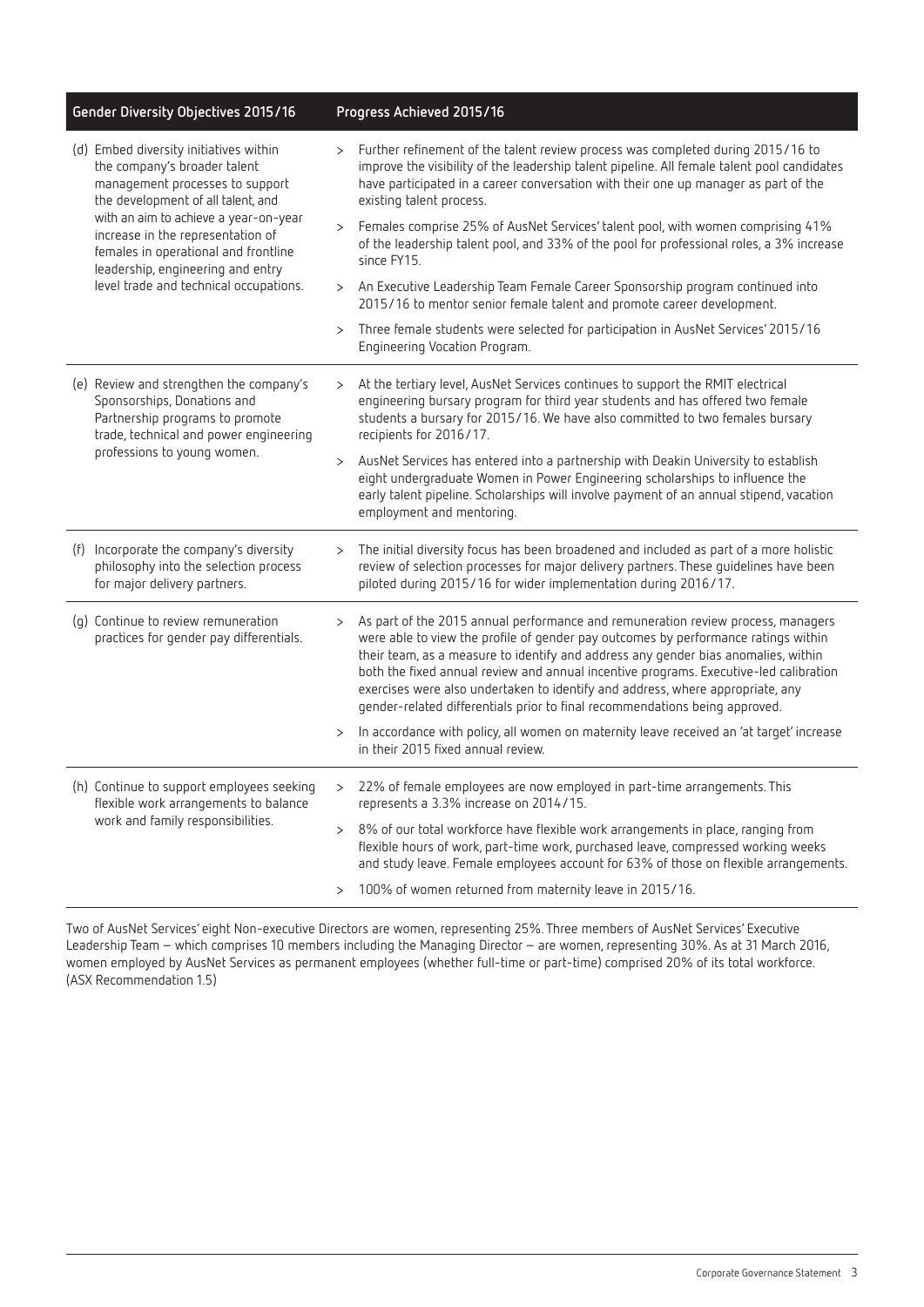AusNet Services' measurable gender diversity objectives for 2017 are set out below.

| Areas of Focus |                                                                   | 2016/17 Gender Diversity Objectives |                                                                                                                                                                                                                                                                                                                                                                                                                                                                               |  |
|----------------|-------------------------------------------------------------------|-------------------------------------|-------------------------------------------------------------------------------------------------------------------------------------------------------------------------------------------------------------------------------------------------------------------------------------------------------------------------------------------------------------------------------------------------------------------------------------------------------------------------------|--|
|                | 1. Executive Leadership Ownership and<br>Commitment for Diversity |                                     | (a) Executive and divisional leadership teams to continue to operate as talent and diversity<br>councils to lead improved talent and diversity outcomes across the business.                                                                                                                                                                                                                                                                                                  |  |
|                |                                                                   |                                     | (b) Embed organisation-wide and divisionally-specific gender diversity improvement<br>initiatives as part of the business planning processes.                                                                                                                                                                                                                                                                                                                                 |  |
|                | 2. Leadership Culture and Inclusion                               |                                     | (c) AusNet Services to continue to build an inclusive leadership mindset that supports all<br>employees to contribute and achieve their potential. During 2016/17, the company<br>will continue initiatives to reinforce inclusive leadership behaviours and embed<br>diverse and inclusive people practices and measures across the organisation through<br>external talent attraction and internal talent deployment, capability development and<br>engagement initiatives. |  |
|                | 3. Enablers to Attract, Develop and Retain<br>Diverse Talent      |                                     | (d) Embed diversity initiatives within the company's broader talent management processes<br>to support the development of all talent, and with an aim to achieve a year-on-year<br>increase in the representation of females in operational and frontline leadership,<br>engineering and entry level trade and technical occupations.                                                                                                                                         |  |
|                |                                                                   |                                     | (e) Incorporate the company's diversity philosophy into the selection processes for major<br>delivery partners.                                                                                                                                                                                                                                                                                                                                                               |  |
|                |                                                                   |                                     | (f) Operate the company's Sponsorships, Donations and Partnership programs to promote<br>trade, technical and power engineering professions to young women.                                                                                                                                                                                                                                                                                                                   |  |
|                |                                                                   |                                     | (g) Continue to review remuneration practices for gender pay differentials.                                                                                                                                                                                                                                                                                                                                                                                                   |  |
|                |                                                                   |                                     | (h) Continue to support employees seeking flexible work arrangements to balance work<br>and family responsibilities.                                                                                                                                                                                                                                                                                                                                                          |  |

#### Performance Evaluation

The Board, facilitated by the Nomination Committee and managed by the Chairman, has customarily undertaken periodic reviews of its performance. The evaluation process has included an extensive questionnaire completed by all Directors and submitted on an anonymous basis. The questionnaire includes topics such as Board composition, Board process and accountability, Board committees, the Board's interactions with the Managing Director and Senior Management, Board skills and standards of conduct.

The Board of AusNet Services acknowledges the need to have regular Board evaluation in line with ASX Corporate Governance Principles and Recommendations. The Chairman announced in March 2016 that he will retire in May 2016 and a new Chairman will assume the role from that time. The Board therefore considered it appropriate to defer its evaluation process until the new Chairman is in place, to allow the new Chairman to guide the process in conjunction with the Board later in the year.

The Board, facilitated by the Nomination Committee and managed by the Chairman, has undertaken a significant amount of Board self-reflection and performance evaluation over the past two years. This has included an extensive compilation of Director skills, assessment of the Board's Skills Matrix, and identification of potential new candidates to fill the role of Chairman from the time of the present Chairman retires.

The Nomination Committee undertakes a formal evaluation of the individual Directors who are due to retire and offer themselves for re-election at the next annual general meeting. The results of this evaluation are considered by the Board in determining whether to support the re-election of these Directors.

In addition, the principle of periodically undertaking a Board evaluation process has been adopted by AusNet Services as follows:

- > In the Board Charter, which relevantly states (section 4.1(b)): "The Board will review its performance regularly and determine the manner of such review."
- In the Nomination Committee Charter (section 7(b) (2)): "Review membership of the boards and the board committees of the AusNet Services Group, including making recommendations to the AusNet Services Board regarding… processes for the review of the performance of the boards, the board committees and individual directors of each of the AusNet Services Group."
- > In Directors' appointment letters: "AusNet Services has a process for regularly reviewing the Board's performance, policies and practices. The review may include an assessment of the performance of each Director."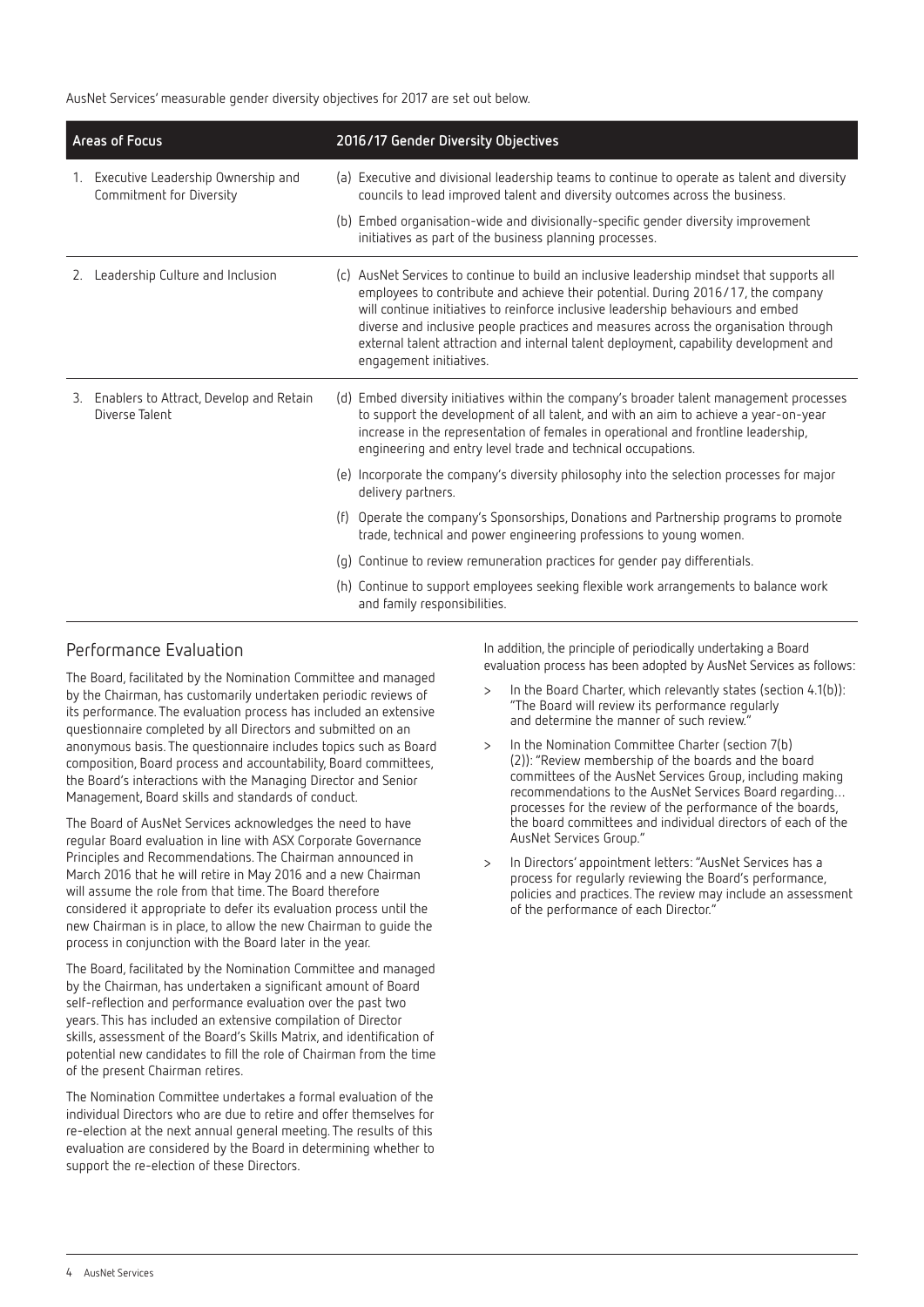### Performance of Executives

A formal performance evaluation of the Managing Director and senior executives occurs annually through the development of performance plans linked to AusNet Services' business plan for the year. The performance plans have key performance targets set by the Board and the Managing Director also sets personal targets for key executives.

The performance evaluation process for the Managing Director and senior executives takes the form of an individual assessment by the Board in the case of the Managing Director, and in the case of senior executives, by the Managing Director. Performance outcomes are linked to short-term incentives and recommendations are made to the Remuneration Committee and to the Board for approval.

A formal evaluation of the Managing Director and senior executives was undertaken during the 2015/16 year in accordance with this process. (ASX Recommendation 1.7)

### **PRINCIPLE 2: STRUCTURE THE BOARD TO ADD VALUE**

The Board determines its size and composition, subject to the terms of AusNet Services' constitution. The Board Charter requires that the Board comprise Directors with a broad range of skills, expertise and experience from a diverse range of backgrounds. The Board reviews its composition regularly.

AusNet Services' constitution provide for a minimum of four and a maximum of 14 Directors. The Board currently comprises eight Non-executive Directors, including the Chairman, and one Executive Director, being the Managing Director. Two independent Nonexecutive Directors, Tony Iannello and Ian Renard, retired during the 2015/16 year, with effect from the conclusion of the 2015 Annual General Meeting. Robert Milliner, an independent Non-executive Director was elected at the 2015 Annual General Meeting to fill the vacancy created by Mr Renard's retirement. Peter Mason, also an independent Non-executive Director, was appointed by the Board in March 2016 and, as referred to above, will assume the role of Chairman in May 2016 upon Mr Ng's retirement.

Once the new Chairman is in place, an extensive search to replace Mr Iannello with a suitably qualified financial professional will be undertaken.

This skills matrix provides an indication of the mix of skills represented by the current Board of AusNet Services which are considered to be relevant to AusNet Services now or potentially relevant in the future.

# **Skills Number of current Directors who have expertise in skill area\*** Accounting and Finance 5 Banking and Debt Markets 3 Business Management 6 Engineering & Industrial Safety 3 Executive Leadership in Listed Company 4 Guiding / Shaping Strategy 9 Government & Government Relations 5 Human Resources and Remuneration 4 Industry Experience 7 Information Technology & Innovation 2 Industrial & Labour Relations 1 Legal & Regulatory 3 Mergers and Acquisitions 7 Public Relations 2 Project Management 5

\* These skills have been self-assessed by individual Directors.

Risk Management 7 Stakeholder Engagement 8

Further information about the skills, experience, expertise and period in office of each Director who served during the 2015/16 financial year, is set out in the Directors' Report. Details in relation to AusNet Services' current Directors may also be found at: http:// www.ausnetservices.com.au/About+Us/Board+of+Directors.html (ASX Recommendation 2.2)

### Independence of Directors

The Board has applied the factors relevant to assessing the independence of a director set out in the ASX Principles.

Having regard to these factors, the Board considers a Director to be independent if he or she is not a member of management and is free of any interest and any business or other relationship which could, or could reasonably be perceived to, materially interfere with the independent exercise of their judgement. The Board assesses the materiality of any given relationship that may affect independence on a case-by-case basis. Each Nonexecutive Director is required to regularly disclose to the Board all information that may be relevant to this assessment, including their interests in contracts and other directorships and offices held.

The Directors considered by the Board to be independent are Sally Farrier, Tina McMeckan, Peter Mason and Robert Milliner. During the 2015/16 year, none of the independent Directors had any interest or relationship that could, or could reasonably be perceived to, materially interfere with the independent exercise of their judgment.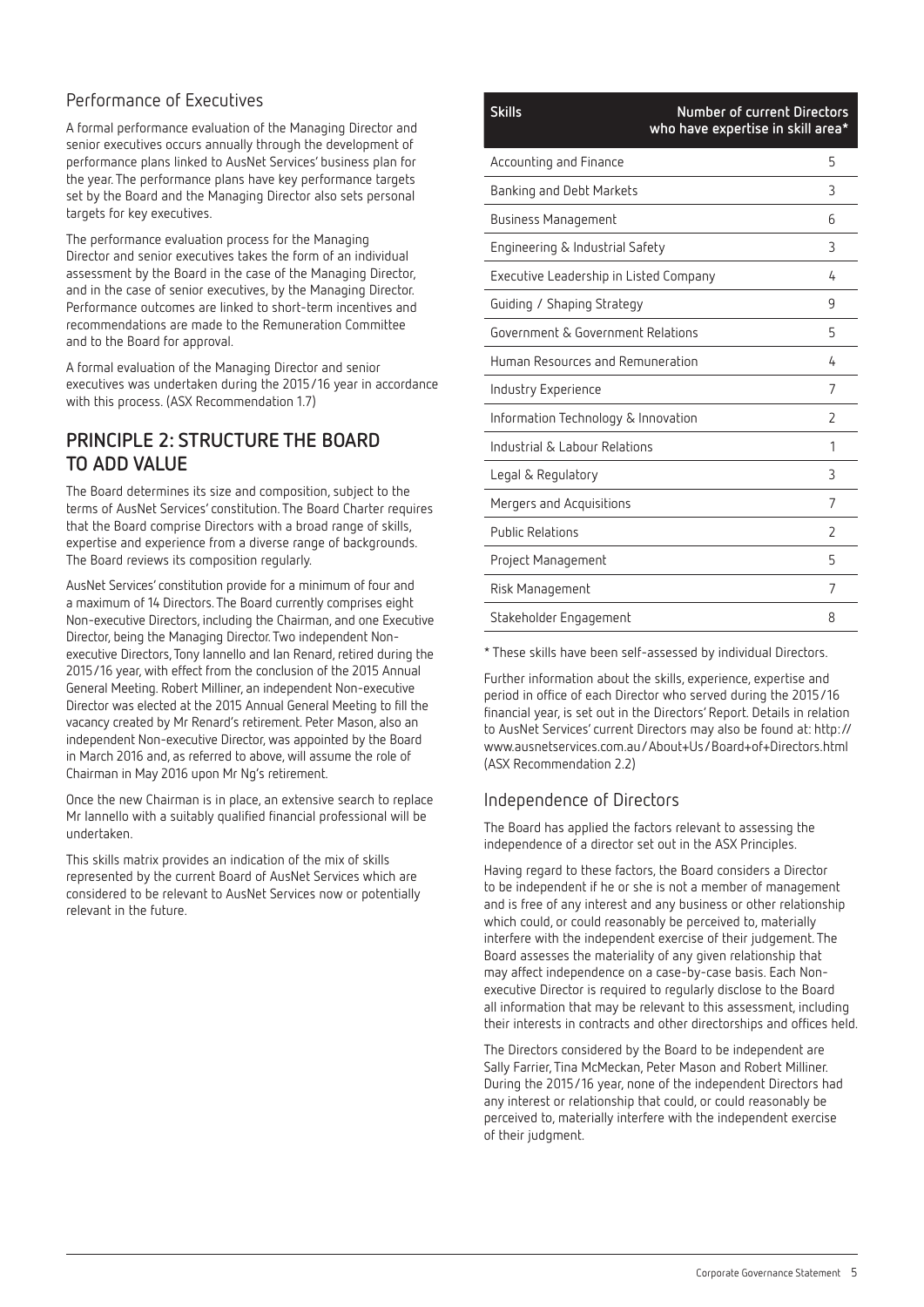Ho Tian Yee is a Director of, and was initially appointed by, Singapore Power Limited ("SP"), the parent company of AusNet Services' largest shareholder, and is therefore not considered to be independent. Ng Kee Choe was initially appointed by SP and accordingly is also not considered to be independent. Sun Jianxing and Ralph Craven were appointed on the nomination of SGID. SGID is AusNet Services' second largest shareholder. Mr Sun and Dr Craven are therefore not considered independent. Mr Ng retired from the Board in May 2016. Shareholders at the Annual General Meeting will be asked to approve the election of Mr Mason, a new Non-executive Director who is considered to be independent, and Mr Tan, a new Non-executive Director who is not considered to be independent. (ASX Recommendation 2.3) As noted above, Mr Mason will assume the role of Chairman from May 2016.

AusNet Services has noted ASX Recommendation 2.4 that a majority of the board be independent directors, and that it has not followed this recommendation during the 2015/16 year. As noted above, the Board has comprised three independent Directors and five non-independent Directors, including the Managing Director since the 2015 Annual General Meeting. From the period 1 April 2015 until the 2015 Annual General Meeting, the Board comprised four independent Directors and five non-independent Directors, including the Managing Director. The Managing Director was, until 31 March 2015, a Director of a wholly-owned subsidiary of SP and thus, during the year ended 31 March 2016 is not considered to be independent. He no longer has any association with SP. From 18 March 2016 the Board comprised a balance of independent and non-independent Non-executive Directors, plus the Managing Director who is not considered independent.

The Board notes that the two largest shareholders have two nominees each on the Board, reflecting their significant holding of shares in AusNet Services, and that the skills and expertise of the individual Directors on the Board are appropriate. (ASX Recommendation 2.4)

### Role of the Chairman and the Managing Director

The Board acknowledges the importance of a clear division of responsibility at the head of AusNet Services. The roles of Chairman and Managing Director are therefore exercised by separate individuals. (ASX Recommendation 2.5)

The Chairman is responsible for leading the Board. His role includes ensuring the efficient organisation and conduct of the Board's functions, facilitating effective contribution by all Directors and promoting constructive relations between the Board and management. The Chairman's role also includes ensuring that the Board is provided with all information relevant to AusNet Services' operations and strategies to assist in the discharge of the Board's duties, reviewing corporate governance matters with the Company Secretary and reporting on those matters to the Board.

AusNet Services has noted ASX Recommendation 2.5 that the chairperson be an independent director, and that it has not followed this recommendation during the 2015/16 year. Although the Chairman, Ng Kee Choe, is not considered to be independent, by virtue of his previous directorship of SP<sup>1</sup> and the fact that he is a nominee of SP, the Board believes that he has been an appropriate person for the role, given his extensive business experience, particularly in financial services. His position as Chairman has also provided continuity to the Board of AusNet Services. Mr Mason, an independent Non-executive Director, will assume the role of Chairman in May 2016. (ASX Recommendation 2.5)

The Managing Director, Nino Ficca, is responsible to the Board for the discharge of the management function and the implementation of corporate objectives determined by the Board.

### Induction and Continuing Education

Established induction procedures allow new Directors and key executives to participate fully and actively in informed decision-making at the earliest opportunity after they join the Board. The procedures are designed to allow new Directors and key executives to gain an understanding of AusNet Services' financial, strategic, operational and risk management positions, the rights, duties and responsibilities of the Directors, the roles and responsibilities of management and the roles of Board committees. In addition, each new Director is provided with a letter of appointment setting out the key terms of their appointment. (ASX Recommendation 2.6)

Board training sessions are held periodically throughout each year. In addition, all Directors and key executives have access to, and are encouraged to participate in, continuing education to update and enhance their skills and knowledge. (ASX Recommendation 2.6)

### Standing Board Committees

To assist in the discharge of its duties, the Board has established the following standing committees ("Committees"):

- > Nomination Committee (ASX Recommendation 2.1);
- > Remuneration Committee (ASX Recommendation 8.1);
- > Audit and Risk Management Committee (ASX Recommendation 4.1); and
- > Issuing Committee<sup>2</sup>.

The Board Compliance Committee was formally dissolved in November 2015 following the de-registration of AusNet Services' managed investment scheme and cancellation of AusNet Services' Australian Financial Services Licence.

Each Committee has a formal charter which sets out its role and responsibilities, composition, structure and membership requirements. The current Committee charters may be found at: http://www.ausnetservices.com.au/About+Us/ Corporate+Governance.html. (ASX Recommendations 2.1, 4.1 and 8.1)

Further information on each Committee is set out below and elsewhere in this Statement. Additional details in relation to the members of each Committee, as well as the number of times each Committee met during the 2015/16 year and each member's attendance at those meetings, are set out in the Directors' Report. (ASX Recommendations 2.1, 4.1 and 8.1)

### Special Purpose Board Committees

Special purpose Board committees are established by the Board where deemed necessary to deal with specific projects or where a potential conflict of interest exists.

The Bushfire Litigation Committee was established to oversee matters relevant to litigation in which AusNet Services was involved arising from the Victorian bushfires of February 2009. This Committee has continued during the 2015/16 year and continues to oversee two class actions relating to bushfires that occurred in February 2014.

1 The Chairman retired as a Director and Chairman of SP on 30 June 2012.

<sup>2</sup> The Board established an Issuing Committee as a standing committee of the Board in November 2009 to advise the Board on the parameters, amount, price and terms and conditions of AusNet Services' re-financing activities.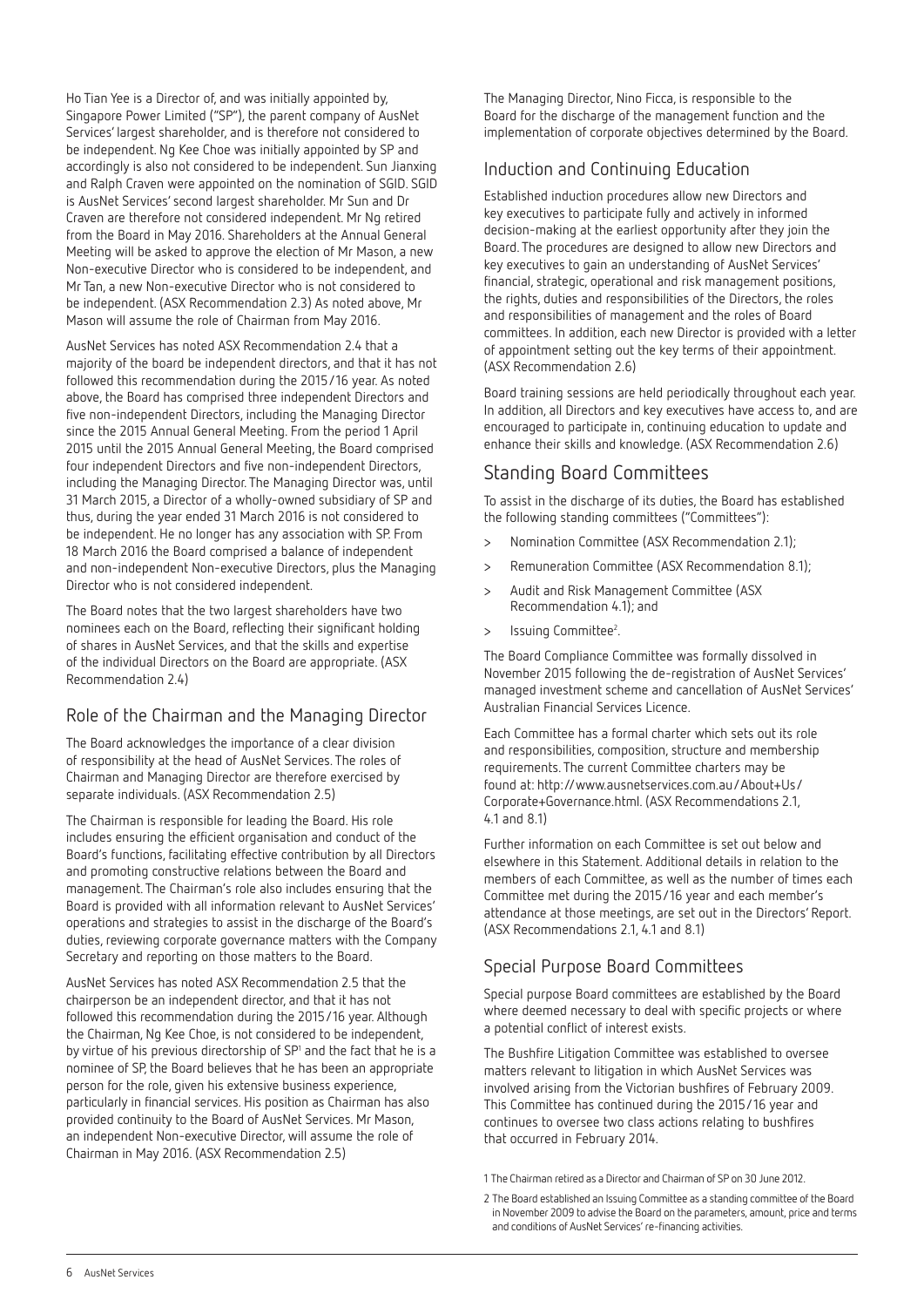#### **Board Committees (for period ending 31 March 2016)**

| <b>Nomination Committee</b>                                                                                                                                                                                                                                                                                                                                                                                                                                                                                                                                                                                                                                                                                                                                                                                                                                                                                         | Remuneration<br>Committee                                                                                                                                                                                                                                                                                                                                                                                                                                                                                                                                                                                                                                                                                                                                                                                                                                                                                                                                                                                                                                                                                                               | <b>Audit and Risk</b><br>Management<br>Committee                                                                                                                                                                                                                                                                                                                                                                                                                                                                                                                                                              | <b>Compliance Committee</b>                                                                                                                                                                                                                                                                                                                                                                                                                                                                                                                                                                                                                                                                                                                                                                                                                                                               | <b>Issuing Committee</b>                                                                                                                                                                                                                                                                                                                                                                                                    |
|---------------------------------------------------------------------------------------------------------------------------------------------------------------------------------------------------------------------------------------------------------------------------------------------------------------------------------------------------------------------------------------------------------------------------------------------------------------------------------------------------------------------------------------------------------------------------------------------------------------------------------------------------------------------------------------------------------------------------------------------------------------------------------------------------------------------------------------------------------------------------------------------------------------------|-----------------------------------------------------------------------------------------------------------------------------------------------------------------------------------------------------------------------------------------------------------------------------------------------------------------------------------------------------------------------------------------------------------------------------------------------------------------------------------------------------------------------------------------------------------------------------------------------------------------------------------------------------------------------------------------------------------------------------------------------------------------------------------------------------------------------------------------------------------------------------------------------------------------------------------------------------------------------------------------------------------------------------------------------------------------------------------------------------------------------------------------|---------------------------------------------------------------------------------------------------------------------------------------------------------------------------------------------------------------------------------------------------------------------------------------------------------------------------------------------------------------------------------------------------------------------------------------------------------------------------------------------------------------------------------------------------------------------------------------------------------------|-------------------------------------------------------------------------------------------------------------------------------------------------------------------------------------------------------------------------------------------------------------------------------------------------------------------------------------------------------------------------------------------------------------------------------------------------------------------------------------------------------------------------------------------------------------------------------------------------------------------------------------------------------------------------------------------------------------------------------------------------------------------------------------------------------------------------------------------------------------------------------------------|-----------------------------------------------------------------------------------------------------------------------------------------------------------------------------------------------------------------------------------------------------------------------------------------------------------------------------------------------------------------------------------------------------------------------------|
| The role, responsibilities,<br>composition, structure and<br>membership requirements<br>of the Nomination<br>Committee are set out in<br>the Nomination Committee<br>Charter, which can be<br>found at http://www.<br>ausnetservices.com.au/<br>About+Us/Corporate<br>+Governance.html<br>AusNet Services has noted<br>the recommendation that<br>a nomination committee<br>should consist of a<br>majority of independent<br>directors and that the<br>committee be chaired by<br>an independent director.<br><b>Whilst AusNet Services</b><br>has not followed this<br>recommendation during<br>the 2015/16 year, the<br>Board considered that<br>the composition of the<br>Nomination Committee<br>during the 2015/16 year<br>was reflective of the<br>significant holdings of<br>AusNet Services' two<br>major shareholders, and<br>the members have the<br>requisite expertise.<br>(ASX Recommendation<br>2.1) | The role, responsibilities,<br>composition, structure and<br>membership requirements<br>of the Remuneration<br>Committee are set out<br>in the Remuneration<br>Committee Charter, which<br>can be found at http://<br>www.ausnetservices.com.<br>au/About+Us/Corporate<br>+Governance.html<br>AusNet Services has noted<br>the recommendation that<br>a remuneration committee<br>should consist of a majority<br>of independent directors.<br>The Remuneration<br>Committee has consisted<br>of an equal number<br>of independent and<br>non-independent members.<br><b>Whilst AusNet Services</b><br>has not followed this<br>Recommendation during<br>the 2015/16 year, the<br>Board considered that<br>the composition of the<br>Remuneration Committee<br>during the 2015/16 year<br>was appropriate, having<br>regard to the fact that<br>the Chairman of the<br>Committee is independent,<br>the balance of independent<br>and non-independent<br>Directors, and the skills<br>and expertise of the<br>individual Directors on<br>the Committee.<br>The Chairman of the<br>Committee is independent.<br>(ASX Recommendation 8.1) | The role, responsibilities,<br>composition, structure and<br>membership requirements<br>of the Audit and Risk<br>Management Committee<br>are set out in the Audit<br>and Risk Management<br>Committee Charter, which<br>can be found at http://<br>www.ausnetservices.com.<br>au/About+Us/Corporate<br>+Governance.html<br>The members are all<br>Non-executive Directors<br>and the Chairman (who<br>is not the Chairman of<br>the Board) is independent.<br>The Committee has been<br>comprised of a majority<br>of independent Directors<br>throughout the 2015/16<br>year.<br>(ASX Recommendation<br>4.1) | The Compliance<br>Committee has been<br>disbanded with effect<br>from November 2015.<br>After the restructure of<br>the corporate group and<br>delisting of the Trust,<br>which is no longer<br>conducting a managed<br>investment scheme and<br>no longer requires an<br>Australian Financial<br>Services Licence, the<br>Compliance Committee<br>was no longer required.<br>During its operation<br>until November 2015,<br>the role, responsibilities,<br>composition, structure<br>and membership<br>requirements of the<br>Compliance Committee<br>were set out in the<br>Compliance Committee<br>Charter, which had<br>been available on the<br>company's website<br>during the period.<br>The members of the<br>Committee were all<br>Non-executive Directors<br>and a majority (including<br>the Chairman) were<br>independent. (Corporations<br>Act sections 601JA and<br>601JB) | The role, responsibilities,<br>composition, structure and<br>membership requirements<br>of the Issuing Committee<br>are set out in the Issuing<br>Committee Charter.<br>The Board established an<br>Issuing Committee as a<br>standing committee of the<br>Board in November 2009<br>to advise the Board on the<br>parameters, amount, price<br>and terms and conditions<br>of AusNet Services'<br>re-financing activities. |

#### **Members**

- > Ng Kee Choe (Chairman)
- > Sally Farrier
- > Ho Tian Yee
- > Tina McMeckan
- > Sun Jianxing
- > Tina McMeckan (Chairman)
- > Sally Farrier > Ho Tian Yee
- 
- > Sun Jianxing
- > Ralph Craven > Sally Farrier
	- > Ho Tian Yee
		- > Robert Milliner

> Tina McMeckan (Chairman)

- Former Members:
- > Tina McMeckan (Chairman)
- > Ralph Craven
- > Sally Farrier
- > Ng Kee Choe (Chairman)
- > Ho Tian Yee
- > Nino Ficca
	- (Managing Director)

Corporate Governance Statement 7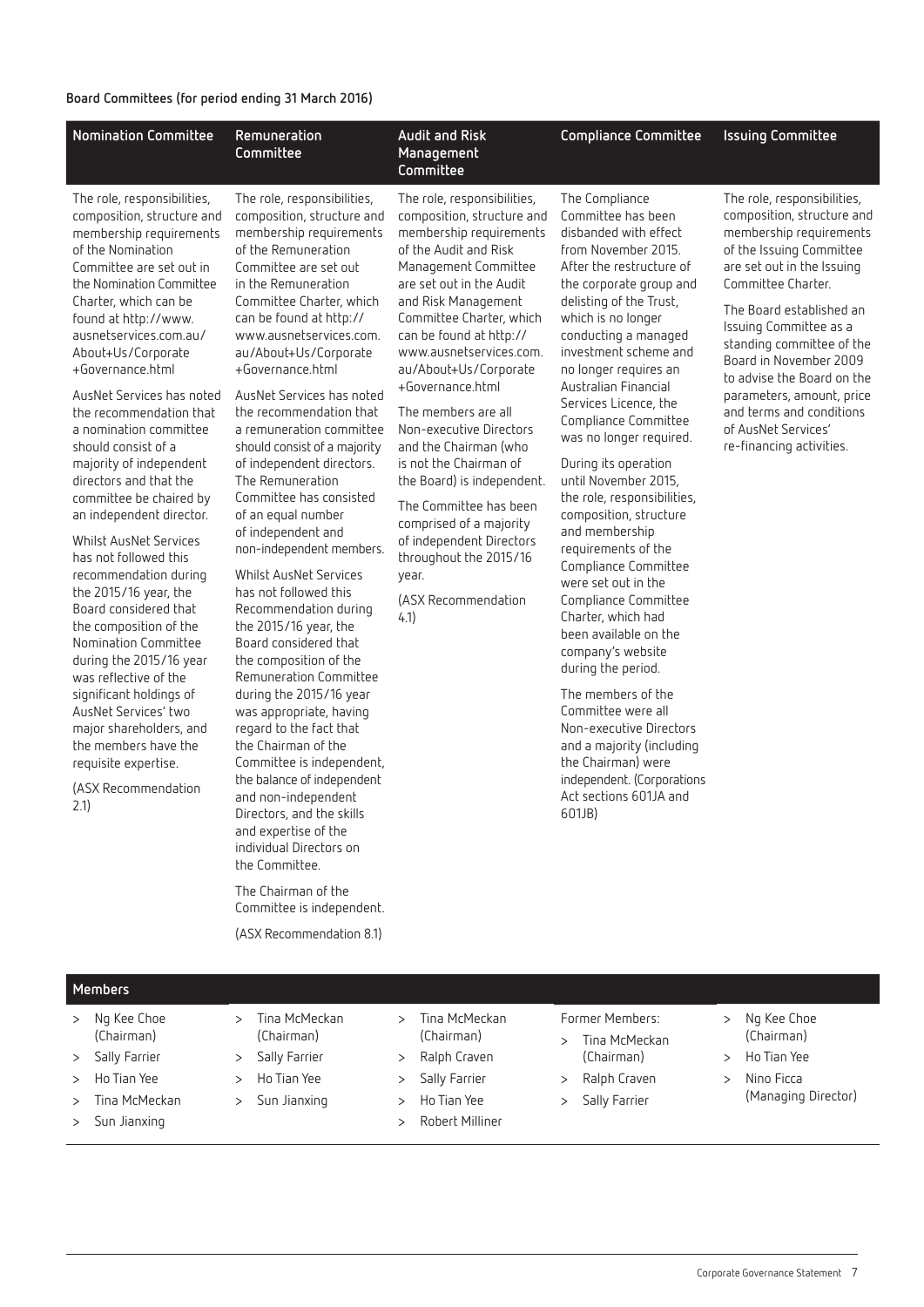### **PRINCIPLE 3: ACT ETHICALLY AND RESPONSIBLY**

#### Code of Business Conduct

AusNet Services is committed to acting ethically and responsibly in all of its business dealings.

AusNet Services has developed a Code of Business Conduct to guide all Directors, officers, employees, contractors and consultants as to the practices necessary to maintain confidence in AusNet Services' integrity, the standards for dealing with obligations to external stakeholders and the responsibility and accountability of individuals for reporting and investigating reports of unethical practices.

The Code of Business Conduct may be found at: http://www. ausnetservices.com.au/About+Us/Corporate+Governance.html. (ASX Recommendation 3.1)

#### Whistleblower Policy

In keeping with the spirit of the Code of Business Conduct, AusNet Services has developed a Whistleblower Policy to encourage anyone engaged in the provision of services to AusNet Services who has witnessed, is aware of, or suspects, any wrongful act to report it without fear of reprisal. The Whistleblower Policy sets out the way in which AusNet Services will respond to reports of wrongful acts.

The Whistleblower Policy may be found at: http://www. ausnetservices.com.au/About+Us/Corporate+Governance.html.

As part of AusNet Services' continuous drive to achieve high standards of corporate governance, AusNet Services uses the services of STOPline – an external, confidential provider of whistleblower disclosure services. STOPline provides an additional, confidential avenue to report suspected wrongdoings in accordance with the Whistleblower Policy.

### Conflicts of Interest

The Board has developed Conflicts of Interest Guidelines to guide it on the management of actual and perceived conflicts between the interests of a Director or Directors and the interests of AusNet Services, to ensure compliance with the Corporations Act.

#### Dealing in Securities

AusNet Services has adopted Guidelines for Dealing in Securities. Through a trading windows approach, the guidelines establish a best practice procedure relating to the buying and selling of AusNet Services securities for Directors, executives and senior management, employees, certain contractors, and their associates ("Relevant Persons").

The Guidelines for Dealing in Securities may be found at: http:// www.ausnetservices.com.au/About+Us/Corporate+Governance. html**.**

Pursuant to the Guidelines, Relevant Persons must not buy, sell or otherwise deal in AusNet Services securities if they possess nonpublic, price-sensitive information. Relevant Persons may generally only deal in AusNet Services securities in the period of six weeks from the second trading day following:

- > the announcement of half-yearly results;
- > the announcement of annual results; or
- > the holding of the Annual General Meeting.

### **PRINCIPLE 4: SAFEGUARD INTEGRITY IN CORPORATE REPORTING**

The Board has ultimate responsibility for ensuring the integrity of AusNet Services' financial reporting. To assist in discharging its responsibility, the Board has put in place a structure of review and authorisation designed to ensure the truthful and factual presentation of AusNet Services' financial position.

#### Audit and Risk Management Committee

The Audit and Risk Management Committee assists the Board in discharging its responsibilities relating to the financial reporting and audit processes, systems of internal controls, the process for monitoring compliance with applicable laws, regulations and codes of conduct (including in relation to related party transactions) and risk management systems.

Specifically, the role of the Audit and Risk Management Committee includes:

- > reviewing the appropriateness of accounting principles adopted by AusNet Services in the composition and presentation of financial reports and approving all significant accounting policy changes;
- > reviewing the adequacy and effectiveness of AusNet Services' risk management, internal compliance and control systems and the process and evidence adopted by the Managing Director and the Chief Financial Officer to satisfy themselves of these factors;
- > reviewing related party transactions;
- reviewing the legal and regulatory matters that are brought to its attention by the internal and external auditor; and
- > overseeing the conduct and scope of the external and internal audit functions, including making recommendations to the Board on the appointment, performance, remuneration and replacement of the external or internal auditors.

The Audit and Risk Management Committee has full access to, and the co-operation of, management and full discretion to invite any Director, members of management, or the internal or external auditors (with or without management present) to attend its meetings. The Audit and Risk Management Committee also has the authority to conduct or authorise special investigations, and engage independent advisers as required to assist in those investigations.

The Audit and Risk Management Committee's Charter can be found at: http://www.ausnetservices.com.au/About+Us/ Corporate+Governance.html. (ASX Recommendation 4.1)

### Compliance Committee

The Compliance Committee has been disbanded with effect from November 2015. After the restructure of the corporate group and delisting of the Trust, which is no longer conducting a managed investment scheme and no longer requires an Australian Financial Services Licence, the Compliance Committee was no longer required.

During its operation until November 2015, the role, responsibilities, composition, structure and membership requirements of the Compliance Committee were set out in the Compliance Committee Charter, which was available on the company website until November 2015.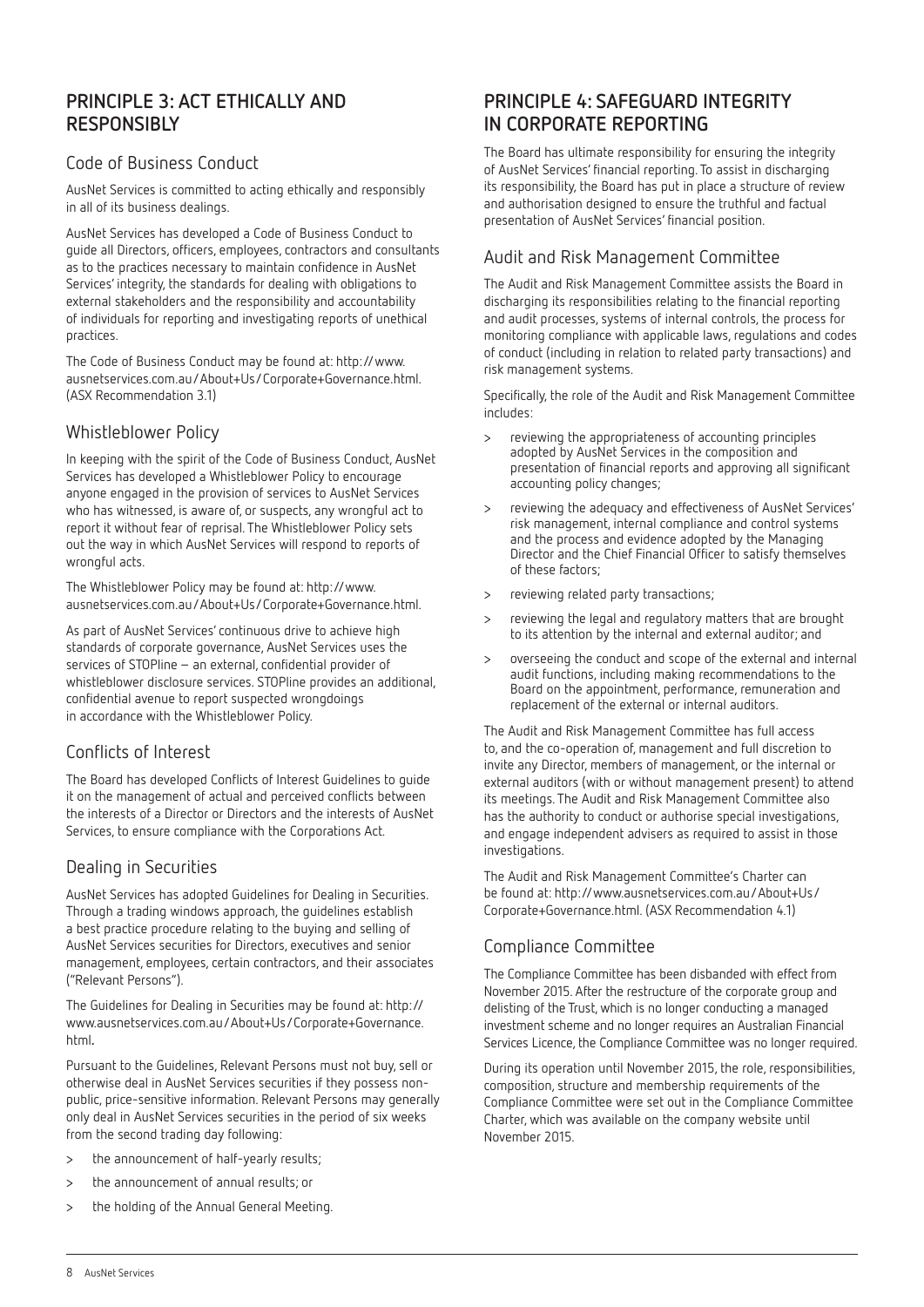The members of the Committee were all Non-executive Directors and a majority (including the Chairman) were independent. The objective of the Compliance Committee was to support and advise the Board on compliance matters relevant to AusNet Services Finance Trust and the Responsible Entity. The Compliance Committee was formally dissolved during the 2015/16 year, following the de-registration of AusNet Services' managed investment scheme in September 2015 and cancellation of AusNet Services' Australian Financial Services Licence in November 2015.

The Compliance Committee's functions included:

- > monitoring the extent to which the Responsible Entity complies with its compliance plan and the constitution of AusNet Services Finance Trust and reporting the Committee's findings to the Board;
- > reporting to the Board any notifiable breaches of the Corporations Act and any breaches of the Australian Financial Services Licence held by the Responsible Entity;
- > reviewing related party transactions relevant to the Responsible Entity;
- > recommending to the Board the appointment or re-appointment of the compliance plan auditors and determining the terms of their appointment; and
- > regularly assessing the compliance plan and recommending to the Board any changes required.

As required by the Australian Financial Services Licence, the Compliance Committee also established a complaints handling process and received reports on that process. This process was also included on the company's website until November 2015.

#### Declaration by the Managing Director and the Chief Financial Officer

The Managing Director and the Chief Financial Officer provide to the Board a written declaration, in accordance with section 295A of the Corporations Act and ASX Recommendation 4.2, that, in their opinion, the financial records for AusNet Services, and the individual entities comprising AusNet Services, have been properly maintained and that the financial statements comply with the appropriate accounting standards and give a true and fair view of AusNet Services' financial position and performance and that their opinion has been formed on the basis of a sound system of risk management and internal control which is operating effectively. (ASX Recommendation 4.2)

The Board has received the Managing Director's and the Chief Financial Officer's declaration in respect of the financial reports for the financial year ended 31 March 2016.

To enable the Managing Director and Chief Financial Officer to provide the declaration, senior executives and their nominated staff complete representations providing assurances in relation to their respective areas of responsibility.

#### External Auditor Independence

AusNet Services' policy is to appoint an external auditor who is suitably qualified and whose independence is unequivocal.

The Audit and Risk Management Committee has approved an Auditor Independence Policy which is intended to maintain the independence of AusNet Services' external auditor by regulating the provision of non-audit services by the external auditor.

The Auditor Independence Policy may be found at: http://www. ausnetservices.com.au/About+Us/Corporate+Governance.html (as an attachment to the Audit and Risk Management Committee Charter).

The Auditor Independence Policy requires that the provision of a permissible non-audit service by the external auditor be preapproved by the Chief Financial Officer or the Managing Director (up to a limit of \$100,000 in aggregate at any time) or the Chairman of the Audit and Risk Management Committee. The Chief Financial Officer provides a quarterly report to the Audit and Risk Management Committee which describes any non-audit services provided by the external auditor since the last report.

The Audit and Risk Management Committee reviews the performance of the external auditor annually and is responsible for making recommendations to the Board in relation to the appointment or re-appointment of the external auditor. The Audit and Risk Management Committee determines the term of the external auditor's appointment and reviews the scope and results of the audit and its cost-effectiveness.

The Audit and Risk Management Committee reviews the Auditor Independence Policy and compliance with that Policy, seeking to balance the maintenance of independence and objectivity of the external auditor and value for money. The Audit and Risk Management Committee also ensures that the external audit engagement partner for AusNet Services rotates off AusNet Services' audit at least every five years.

The present external auditor for AusNet Services is KPMG.

The external auditor attends AusNet Services' Annual General Meeting and is available to answer questions from shareholders relevant to the audit. (ASX Recommendation 4.3)

Further details of the services provided by the external auditor and the fees paid or payable for those services are set out in the Directors' Report.

### **PRINCIPLE 5: MAKE TIMELY AND BALANCED DISCLOSURE**

#### Continuous Disclosure

AusNet Services has developed a Continuous Disclosure Policy that sets out its practice in relation to continuous disclosure. The Continuous Disclosure Policy may be found at: http://www. ausnetservices.com.au/About+Us/Corporate+Governance.html. (ASX Recommendation 5.1)

The Company Secretary is primarily responsible for the management of the Continuous Disclosure Policy and for all communications with the ASX and SGX-ST in relation to continuous disclosure issues. However, no announcements are made to the ASX and SGX-ST without the prior approval of the Board or the Managing Director (or his delegate).

All material disclosed to the ASX and SGX-ST is published on AusNet Services' website.

The Audit and Risk Management Committee considers potential continuous disclosure issues at each of its meetings. The Audit and Risk Management Committee gives particular attention to emerging and changing circumstances with a view to determining whether any disclosures are required in respect of those matters.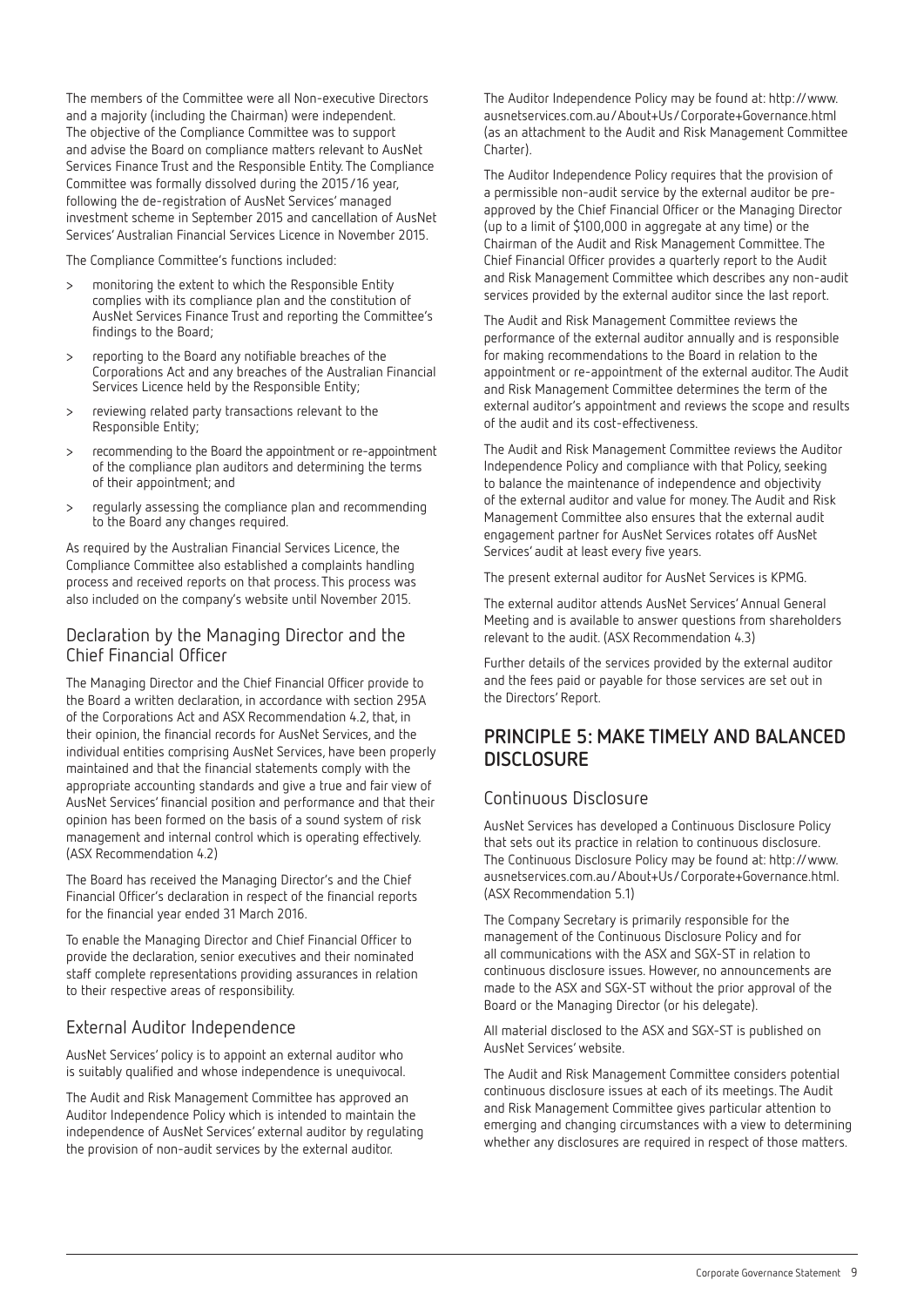### **PRINCIPLE 6: RESPECT THE RIGHTS OF SHAREHOLDERS**

Information about AusNet Services and its governance practices may be found at http://www.ausnetservices.com.au/About+Us/ Corporate+Governance.html. (ASX Recommendation 6.1)

### Communications

AusNet Services' Investor Relations facilitates an annual program of engagement with the investment community, including corporate, institutional and private investors; proxy advisors, the Australian Shareholders Association; sell-side and buy-side analysts and the financial media. The engagement is intensive at each half year and full year results reporting period, and at the Annual General Meeting, with results presentations and general meeting outcomes being released to market.

Investor Relations facilitates numerous investor and analyst meetings throughout the year, except during investor 'blackout' periods (i.e. between balance date and results release date) where meetings are not conducted. Investor Relations seeks to ensure that the investment community has accurate and up to date information about AusNet Services upon which to base their investment decisions. The function involves responding to a regular flow of enquires and requests for information, which are accommodated to the extent that the information provided is already in the public domain. Investor Relations also seeks to act as an effective conduit between the market and the AusNet Services Board / Senior Management, regularly communicating feedback from the market. Investor sentiment and feedback is an important element in shaping the strategic direction of AusNet Services and ensuring that AusNet Services' disclosure practices remain consistent with regulatory requirements and internal policies, and that they continue to meet the needs of the investment community. (ASX Recommendation 6.2)

All relevant announcements made to the market and related information, such as information and presentations provided to analysts, are published on AusNet Services' website after they have been released to the ASX and SGX-ST (as applicable). The full-year and half-year financial results are also published on the website. AusNet Services makes available on the website the preceding three years' press releases and announcements as well as the preceding three years of financial data.

AusNet Services encourages shareholders to attend AusNet Services' Annual General Meeting to meet the Directors and management and to ask questions. AusNet Services' 2016 Annual General Meeting will be web-cast in order to improve access for shareholders unable to be physically present at the meeting. The full text of notices of meeting and explanatory material will be published on AusNet Services' website. (ASX Recommendation 6.3)

AusNet Services has a dedicated team and email address to handle shareholder communications.

In addition, AusNet Services has recently formed a Customer Consultative Committee which will meet quarterly with key customer representatives and advocacy groups to gain customer insights which will inform decision making and execution of strategy.

AusNet Services' share registrar, Computershare, facilitates the provision of communications between AusNet Services and its shareholders electronically. Shareholders can elect to receive AusNet Services documents including notices of meetings, annual reports, dividend advices and other correspondence by electronic

means. Shareholders can also lodge their proxies electronically. AusNet Services has a dedicated email address to facilitate electronic communication with investors. (ASX Recommendation 6.4)

### **PRINCIPLE 7: RECOGNISE AND MANAGE RISK**

### Risk Management

AusNet Services is committed to understanding and effectively managing risk to provide greater certainty and confidence for its shareholders, employees, customers, suppliers and the communities in which it operates. Finding the right balance between risk and reward enhances profitability and business performance, and minimises future exposures.

The Board reviews and guides AusNet Services' overall systems of risk management and internal controls, sets the risk appetite, and ensures that shareholders are informed in a timely manner of material changes to AusNet Services' risk profile.

The Audit and Risk Management Committee assists the Board in discharging these responsibilities. The Committee has oversight of the adequacy and effectiveness of AusNet Services' risk management framework, including risk identification and management processes and the review of AusNet Services' assessment of material business risks (financial and non-financial).

The Audit and Risk Management Committee's Charter can be found at http://www.ausnetservices.com.au/About+Us/ Corporate+Governance.html. (ASX Recommendation 7.1)

The Managing Director is accountable to the Audit and Risk Management Committee and the Board for the implementation of risk management processes in line with good corporate governance.

AusNet Services uses its risk management capabilities to maximise the value from its assets, projects and other business opportunities and to assist in encouraging excellence, innovation and optimisation.

Risks faced by AusNet Services are managed on an enterprisewide basis and are identified, analysed, evaluated and prioritised in a consistent manner utilising common systems, methodologies and feedback from internal and external stakeholders. Management and employees are responsible for embedding risk management in AusNet Services' core business activities, functions and processes. During the year, the organisation has successfully piloted the use of a Risk Appetite Statement with a view to full implementation in 2016. This will further strengthen risk awareness and consideration of risk in decision making.

Management has reported to the Board on the effectiveness of AusNet Services' management of its material business risks including changes to the risk profile and the initiatives taken to continue the embedding of an effective risk management culture across the organisation. The risk management framework was independently reviewed during the year to assess its effectiveness and was assessed to be sound. Further embedding risk appetite within the organisation, risk training and maturing risk reporting will be the areas of focus for the next financial year. (ASX Recommendation 7.2)

AusNet Services' Risk Management Policy can be found at http:// www.ausnetservices.com.au/About+Us/Corporate+Governance. html.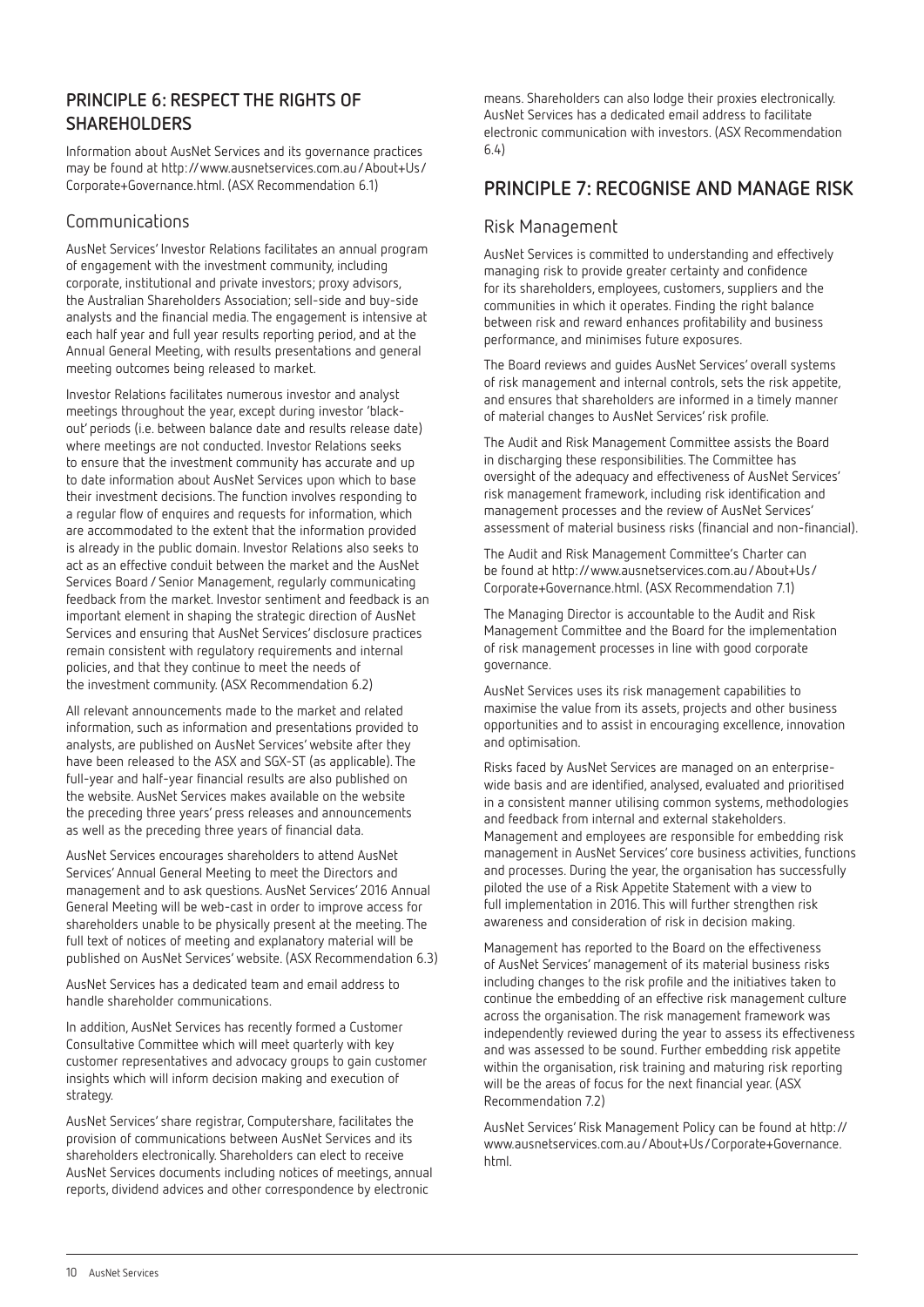#### Internal Audit

AusNet Services has an internal audit function to assist management, the Audit and Risk Management Committee, and the Board in the effective discharge of their responsibilities relating to risk management, internal control and governance.

The internal audit function reports to the Audit and Risk Management Committee and may at all times report directly to the Chairman of the Audit and Risk Management Committee, and if further required, the Chairman of the Board without the need to involve management.

The role of Internal Audit within AusNet Services is to provide independent, objective assurance designed to add value and improve AusNet Services' operations. This is achieved through the delivery of a risk based internal audit program that includes key strategic, financial, operational and project risks where assurance is determined to be a priority for that period. Internal Audit also helps AusNet Services to accomplish its objectives by evaluating and improving the effectiveness of risk management, control and governance processes. (ASX Recommendation 7.3)

#### Economic, environmental and social sustainability risks

For AusNet Services, sustainability means operating a successful business which focusses on the safe and reliable delivery of energy to our customers and communities, whilst creating lasting value for all stakeholders.

AusNet Services has a robust risk management process that actively assesses both internal and external drivers of risk, including economic, environmental and social risks, and considers potential impacts to sustainable value generation and the broader environment and community as part of its strategic planning.

AusNet Services is committed to the safe, efficient and reliable supply of electricity and gas to the communities it serves. An example of this commitment is the considerable resources and effort invested in the bushfire mitigation programs that include asset replacement and maintenance, asset inspection and vegetation management. AusNet Services' missionZero safety program has continued throughout the year aiming to achieve the highest standards in health and safety. To keep employees, contractors and communities safe, the company is building a culture of continuous improvement in this area.

Principal risks, including material financial and economic risks, are detailed in the 'Material Risks and Uncertainties' section of the Directors' Report forming part of the statutory annual report.

### **PRINCIPLE 8: REMUNERATE FAIRLY AND RESPONSIBLY**

#### Remuneration Policies

The Board acknowledges the need to adopt remuneration policies that attract and maintain talented and motivated Directors and employees so as to encourage enhanced performance and to pursue long-term growth and success for AusNet Services. The Board also recognises the importance of there being a clear relationship between performance and remuneration.

AusNet Services' remuneration policies in relation to its Directors and key executives are set out in the Directors' Report. Details of the nature and amount of remuneration paid to each Director and key senior executives (and their link to corporate performance) are also set out in the Directors' Report. (ASX Recommendations 8.2)

During 2015/16, AusNet Services introduced a performance rights equity based Long Term Incentive Plan for the Managing Director, Senior Executives and selected employees. The rules governing the plan stipulate that participants must not enter into any arrangement for the purpose of hedging their economic exposure to a performance right that has not been granted to them (ASX Recommendation 8.3)

### Role of Remuneration Committee

The Remuneration Committee reviews, and advises the Board on, the general remuneration framework for Directors and senior executives, and the performance of senior executives and other key senior AusNet Services employees. The Remuneration Committee also reviews AusNet Services' obligations on matters such as superannuation and other employment benefits and entitlements.

Members of management may attend meetings of the Remuneration Committee by invitation. However, individuals may not be present during, or participate in, deliberations where the matter does or could affect their position, remuneration or other related matters.

From time to time, external specialist remuneration advice is sought in respect of general remuneration arrangements and, in particular, advice on remuneration market movements is sought on an annual basis.

#### Executive Remuneration

The Remuneration Committee reviews and makes recommendations to the Board concerning the remuneration, incentive payments and programs, for the Managing Director and other senior executives. In this regard, AusNet Services aims to ensure that the remuneration of its Managing Director and other senior executives is market competitive, consistent with best practice and supportive of the interests of shareholders.

The Managing Director and other senior executives are remunerated through a combination of:

- > base salary;
- > short-term performance-based cash bonuses; and
- > long-term performance-based incentives pursuant to a long-term incentive plan.

The AusNet Services long-term incentive plan was implemented for executives in 2006 to attract and retain staff that are important to the creation of long-term value for shareholders.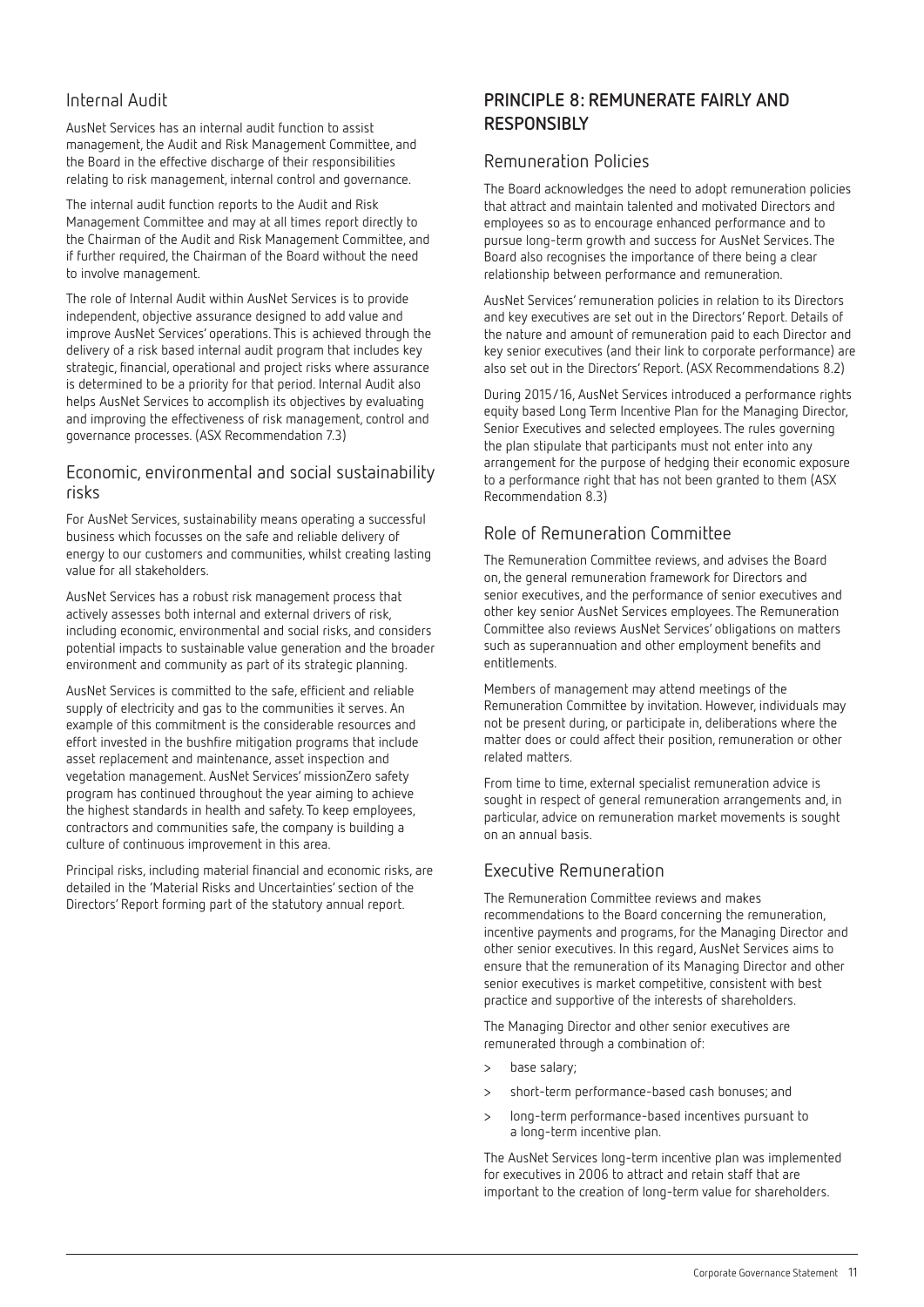Details of the remuneration paid to the Managing Director and key management personnel are set out in the Remuneration Report forming part of the Directors' Report in the statutory annual report.

#### Non-executive Director Remuneration

The remuneration policy for Non-executive Directors and the amount of remuneration paid to Non-executive Directors is discussed in detail in the Remuneration Report. (ASX Recommendations 8.2)

The remuneration of Non-executive Directors is not linked to AusNet Services' performance in order to maintain their independence and impartiality.

In setting fee levels, the Remuneration Committee takes into account:

- > AusNet Services' existing remuneration policies;
- > independent professional advice;
- > fees paid by comparable companies;
- > the general time commitment required from Non-executive Directors and the risks associated with discharging the duties attaching to the role of Director; and
- > the level of remuneration necessary to attract and retain Non-executive Directors of a suitable calibre.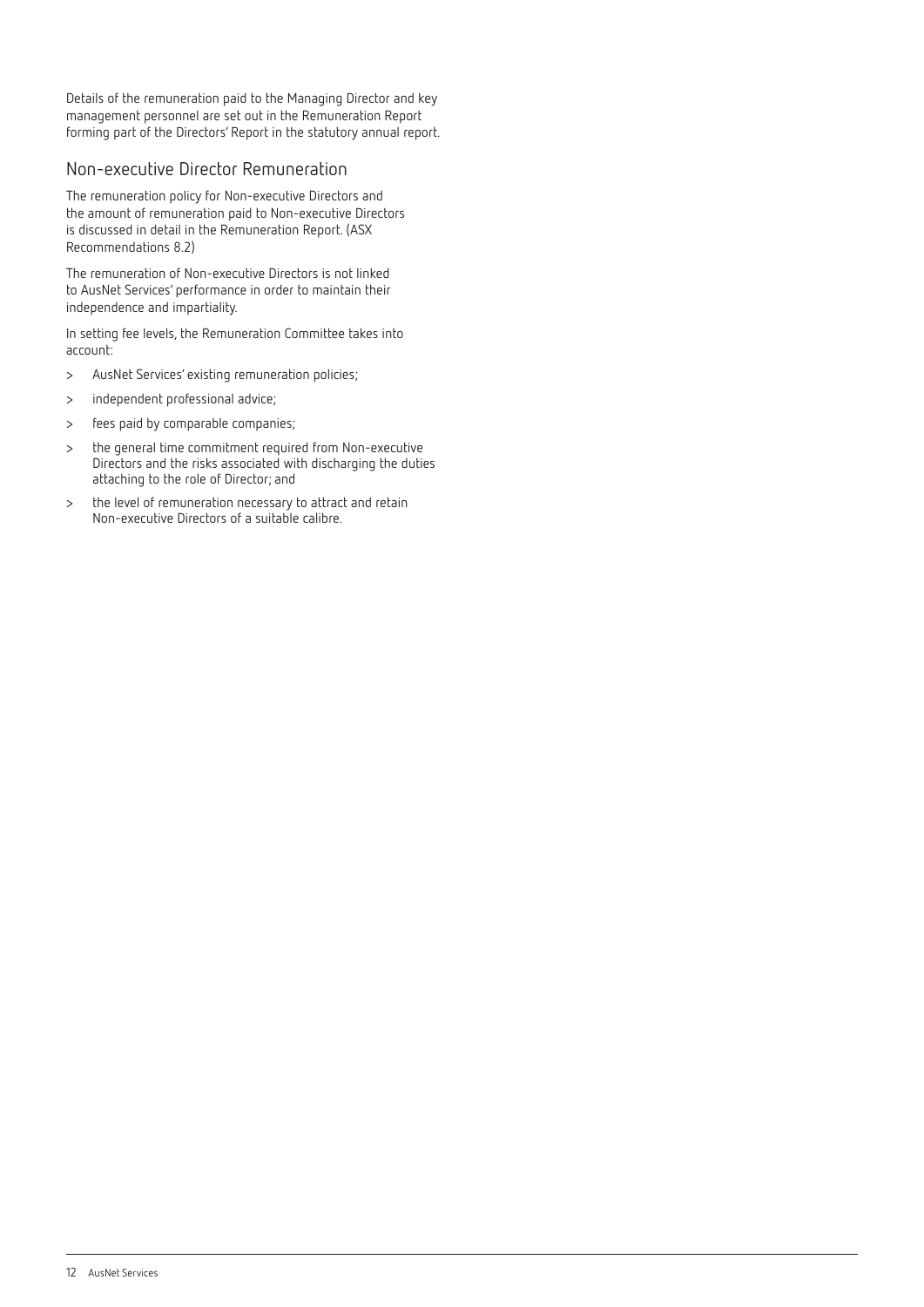# **Appendix 4G**

## **Key to Disclosures Corporate Governance Council Principles and Recommendations**

Name of entity

| <b>AusNet Services Ltd</b> |                      |
|----------------------------|----------------------|
| <b>ABN/ARBN</b>            | Financial year ended |

ABN 45 603 317 559 318 31 March 2016

Our corporate governance statement<sup>2</sup> for the above period above can be found at:<sup>3</sup>

 $\Box$  these pages of our annual report:

this URL on our website: <http://www.ausnetservices.com.au/About+Us/Corporate+Governance.html>

The Corporate Governance Statement is accurate and up to date as at 11 May 2016 and has been approved by the board.

The annexure includes a key to where our corporate governance disclosures can be located.

Date here: 20 June 2016

Ludan Jaylo.

Sign here:

-

Director/company secretary

Print name: Susan Taylor

<sup>&</sup>lt;sup>1</sup> Under Listing Rule 4.7.3, an entity must lodge with ASX a completed Appendix 4G at the same time as it lodges its annual report with ASX.

Listing Rule 4.10.3 requires an entity that is included in the official list as an ASX Listing to include in its annual report either a corporate governance statement that meets the requirements of that rule or the URL of the page on its website where such a statement is located. The corporate governance statement must disclose the extent to which the entity has followed the recommendations set by the ASX Corporate Governance Council during the reporting period. If the entity has not followed a recommendation for any part of the reporting period, its corporate governance statement must separately identify that recommendation and the period during which it was not followed and state its reasons for not following the recommendation and what (if any) alternative governance practices it adopted in lieu of the recommendation during that period.

Under Listing Rule 4.7.4, if an entity chooses to include its corporate governance statement on its website rather than in its annual report, it must lodge a copy of the corporate governance statement with ASX at the same time as it lodges its annual report with ASX. The corporate governance statement must be current as at the effective date specified in that statement for the purposes of rule 4.10.3.

<sup>&</sup>lt;sup>2</sup> "Corporate governance statement" is defined in Listing Rule 19.12 to mean the statement referred to in Listing Rule 4.10.3 which discloses the extent to which an entity has followed the recommendations set by the ASX Corporate Governance Council during a particular reporting period.

 $3$  Mark whichever option is correct and then complete the page number(s) of the annual report, or the URL of the web page, where the entity's corporate governance statement can be found.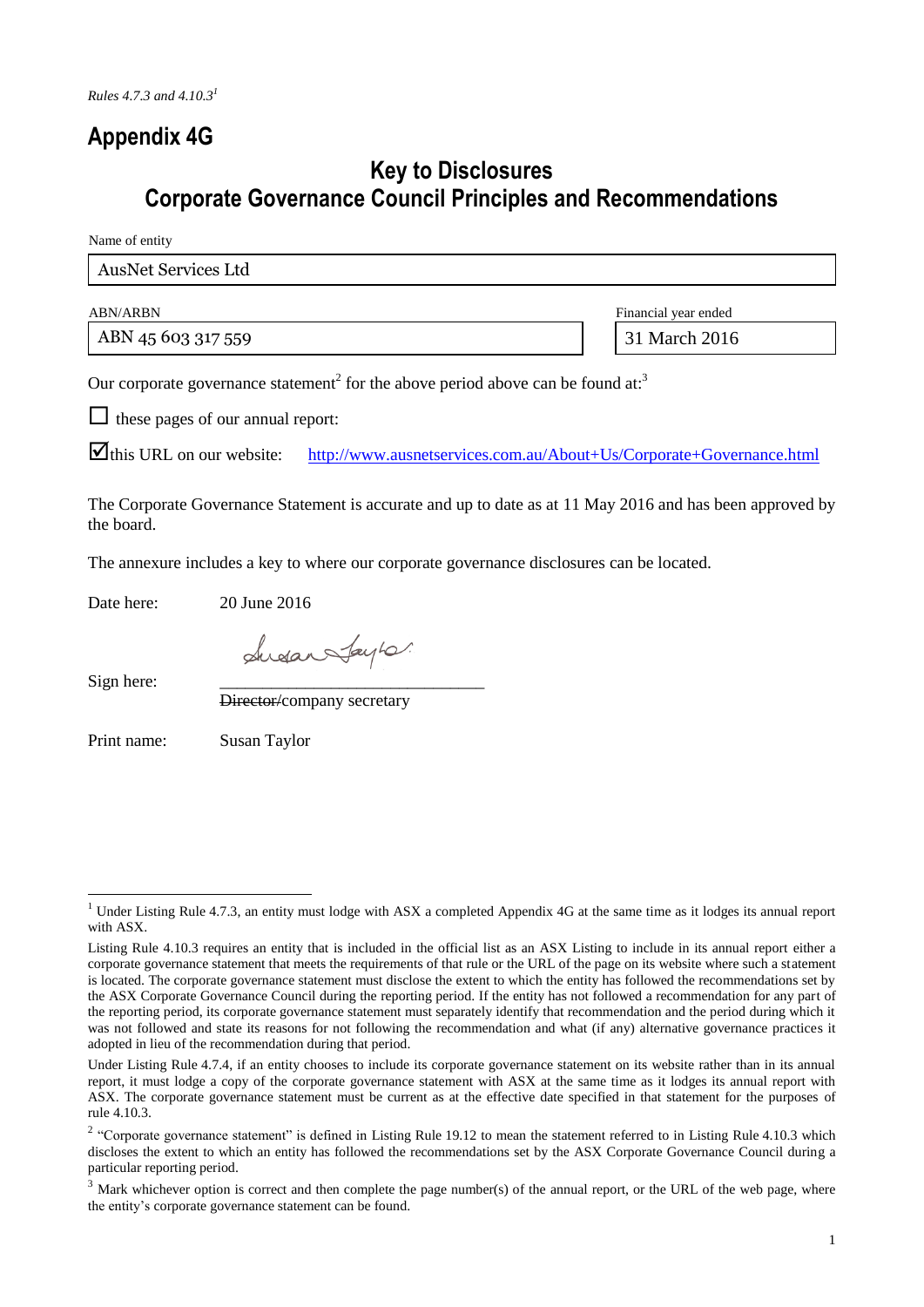### **ANNEXURE – KEY TO CORPORATE GOVERNANCE DISCLOSURES**

| <b>Corporate Governance Council recommendation</b> |                                                                                                                                                                                                                                                                                                                                                                  | We have followed the recommendation in full for the whole of the period<br>above. We have disclosed                                                                                                                                                                                                                                                                                                                                          | We have <b>NOT</b> followed the recommendation in<br>full for the whole of the period above. We have<br>disclosed                                                       |
|----------------------------------------------------|------------------------------------------------------------------------------------------------------------------------------------------------------------------------------------------------------------------------------------------------------------------------------------------------------------------------------------------------------------------|----------------------------------------------------------------------------------------------------------------------------------------------------------------------------------------------------------------------------------------------------------------------------------------------------------------------------------------------------------------------------------------------------------------------------------------------|-------------------------------------------------------------------------------------------------------------------------------------------------------------------------|
|                                                    | <b>PRINCIPLE 1 - LAY SOLID FOUNDATIONS FOR MANAGEMENT AND OVERSIGHT</b>                                                                                                                                                                                                                                                                                          |                                                                                                                                                                                                                                                                                                                                                                                                                                              |                                                                                                                                                                         |
| 1.1                                                | A listed entity should disclose:<br>(a) the respective roles and responsibilities of its<br>board and management; and<br>(b) those matters expressly reserved to the board<br>and those delegated to management.                                                                                                                                                 | the fact that we follow this recommendation:<br>in our Corporate Governance Statement OR<br>at this location:<br>Insert location here<br>and information about the respective roles and responsibilities of our board<br>and management (including those matters expressly reserved to the board and<br>those delegated to management):<br>$\Delta$ at this location:<br>http://www.ausnetservices.com.au/About+Us/Corporate+Governance.html | an explanation why that is so in our Corporate<br>Governance Statement OR<br>we are an externally managed entity and this<br>recommendation is therefore not applicable |
| 1.2                                                | A listed entity should:<br>(a) undertake<br>appropriate<br>checks<br>before<br>appointing a person, or putting forward to<br>security holders a candidate for election, as a<br>director; and<br>(b) provide security holders with all material<br>information in its possession relevant to a<br>decision on whether or not to elect or re-elect a<br>director. | the fact that we follow this recommendation:<br>in our Corporate Governance Statement OR<br>at this location:<br>Insert location here                                                                                                                                                                                                                                                                                                        | an explanation why that is so in our Corporate<br>Governance Statement OR<br>we are an externally managed entity and this<br>recommendation is therefore not applicable |
| 1.3                                                | A listed entity should have a written agreement<br>with each director and senior executive setting out<br>the terms of their appointment.                                                                                                                                                                                                                        | the fact that we follow this recommendation:<br>in our Corporate Governance Statement OR<br>at this location:<br>Insert location here                                                                                                                                                                                                                                                                                                        | an explanation why that is so in our Corporate<br>Governance Statement OR<br>we are an externally managed entity and this<br>recommendation is therefore not applicable |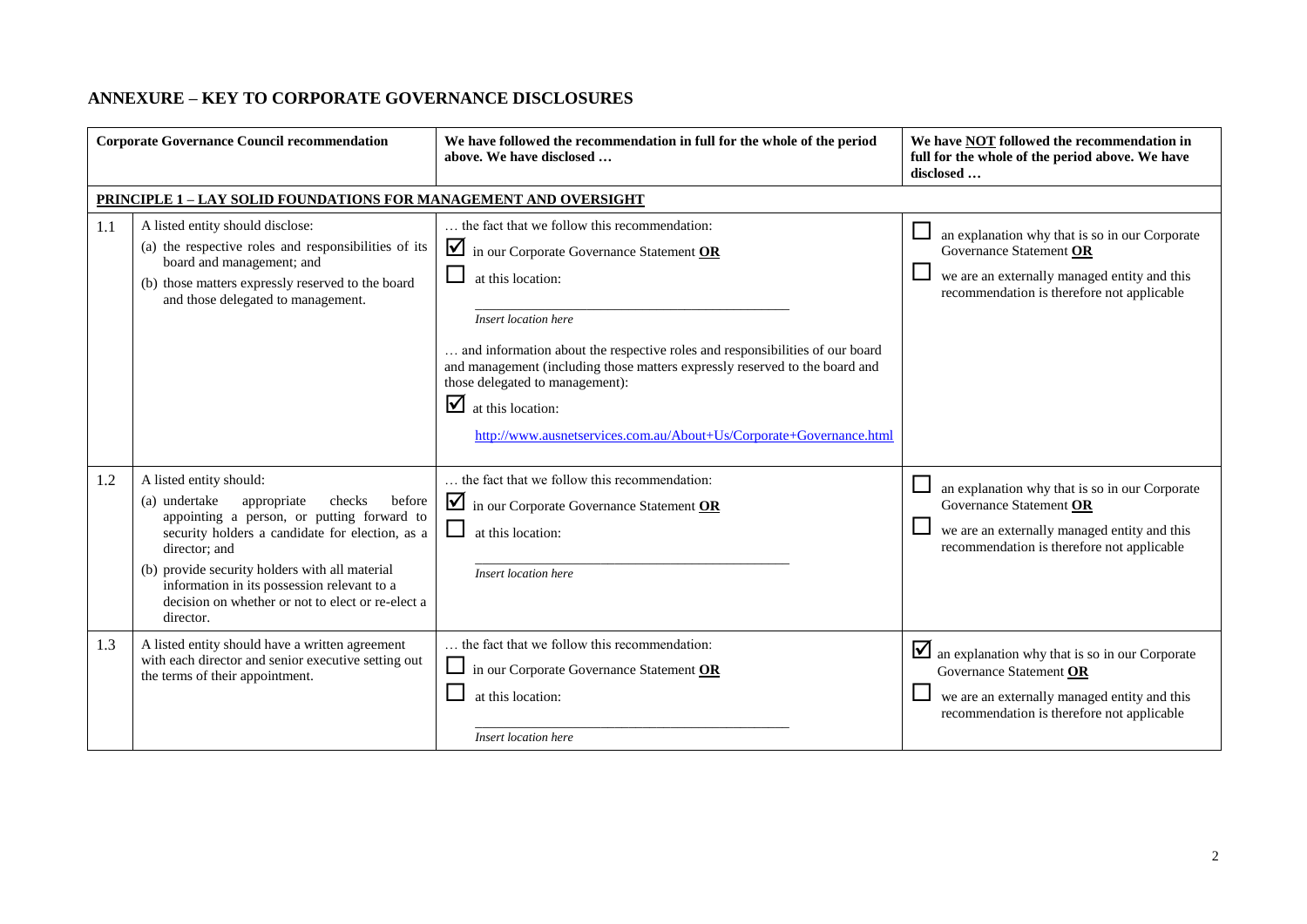| <b>Corporate Governance Council recommendation</b> |                                                                                                                                                                                                                                                                                                                                                                                                                                                                                                                                                                                                                                                                                                                                                                                                                                                                                                                                                                                                                                                                                                           | We have followed the recommendation in full for the whole of the period<br>above. We have disclosed                                                                                                                                                                                                                                                                                                                                                                                                                                                                                                                                                                                                                                                                                                          | We have <b>NOT</b> followed the recommendation in<br>full for the whole of the period above. We have<br>disclosed                                                            |
|----------------------------------------------------|-----------------------------------------------------------------------------------------------------------------------------------------------------------------------------------------------------------------------------------------------------------------------------------------------------------------------------------------------------------------------------------------------------------------------------------------------------------------------------------------------------------------------------------------------------------------------------------------------------------------------------------------------------------------------------------------------------------------------------------------------------------------------------------------------------------------------------------------------------------------------------------------------------------------------------------------------------------------------------------------------------------------------------------------------------------------------------------------------------------|--------------------------------------------------------------------------------------------------------------------------------------------------------------------------------------------------------------------------------------------------------------------------------------------------------------------------------------------------------------------------------------------------------------------------------------------------------------------------------------------------------------------------------------------------------------------------------------------------------------------------------------------------------------------------------------------------------------------------------------------------------------------------------------------------------------|------------------------------------------------------------------------------------------------------------------------------------------------------------------------------|
| 1.4                                                | The company secretary of a listed entity should be<br>accountable directly to the board, through the<br>chair, on all matters to do with the proper<br>functioning of the board.                                                                                                                                                                                                                                                                                                                                                                                                                                                                                                                                                                                                                                                                                                                                                                                                                                                                                                                          | the fact that we follow this recommendation:<br>in our Corporate Governance Statement OR<br>at this location:<br><b>Insert location here</b>                                                                                                                                                                                                                                                                                                                                                                                                                                                                                                                                                                                                                                                                 | an explanation why that is so in our Corporate<br>Governance Statement OR<br>we are an externally managed entity and this<br>recommendation is therefore not applicable      |
| 1.5                                                | A listed entity should:<br>(a) have a diversity policy which includes<br>requirements for the board or a relevant<br>committee of the board to set measurable<br>objectives for achieving gender diversity and<br>to assess annually both the objectives and the<br>entity's progress in achieving them;<br>(b) disclose that policy or a summary of it; and<br>(c) disclose as at the end of each reporting period<br>the measurable objectives for achieving gender<br>diversity set by the board or a relevant<br>committee of the board in accordance with the<br>entity's diversity policy and its progress<br>towards achieving them and either:<br>(1) the respective proportions of men and<br>women on the board, in senior executive<br>positions<br>the<br>whole<br>and<br>across<br>organisation (including how the entity has<br>defined "senior executive" for these<br>purposes); or<br>(2) if the entity is a "relevant employer" under<br>the Workplace Gender Equality Act, the<br>entity's most recent "Gender Equality<br>Indicators", as defined in and published<br>under that Act. | the fact that we have a diversity policy that complies with paragraph (a):<br>in our Corporate Governance Statement OR<br>$\Box$<br>at this location:<br>Insert location here<br>and a copy of our diversity policy or a summary of it:<br>$\Delta$ at this location:<br>http://www.ausnetservices.com.au/About+Us/Corporate+Governance.html<br>the measurable objectives for achieving gender diversity set by the board or<br>a relevant committee of the board in accordance with our diversity policy and<br>our progress towards achieving them:<br>in our Corporate Governance Statement OR<br>at this location:<br>Insert location here<br>and the information referred to in paragraphs $(c)(1)$ or $(2)$ :<br>in our Corporate Governance Statement OR<br>at this location:<br>Insert location here | ப<br>an explanation why that is so in our Corporate<br>Governance Statement OR<br>we are an externally managed entity and this<br>recommendation is therefore not applicable |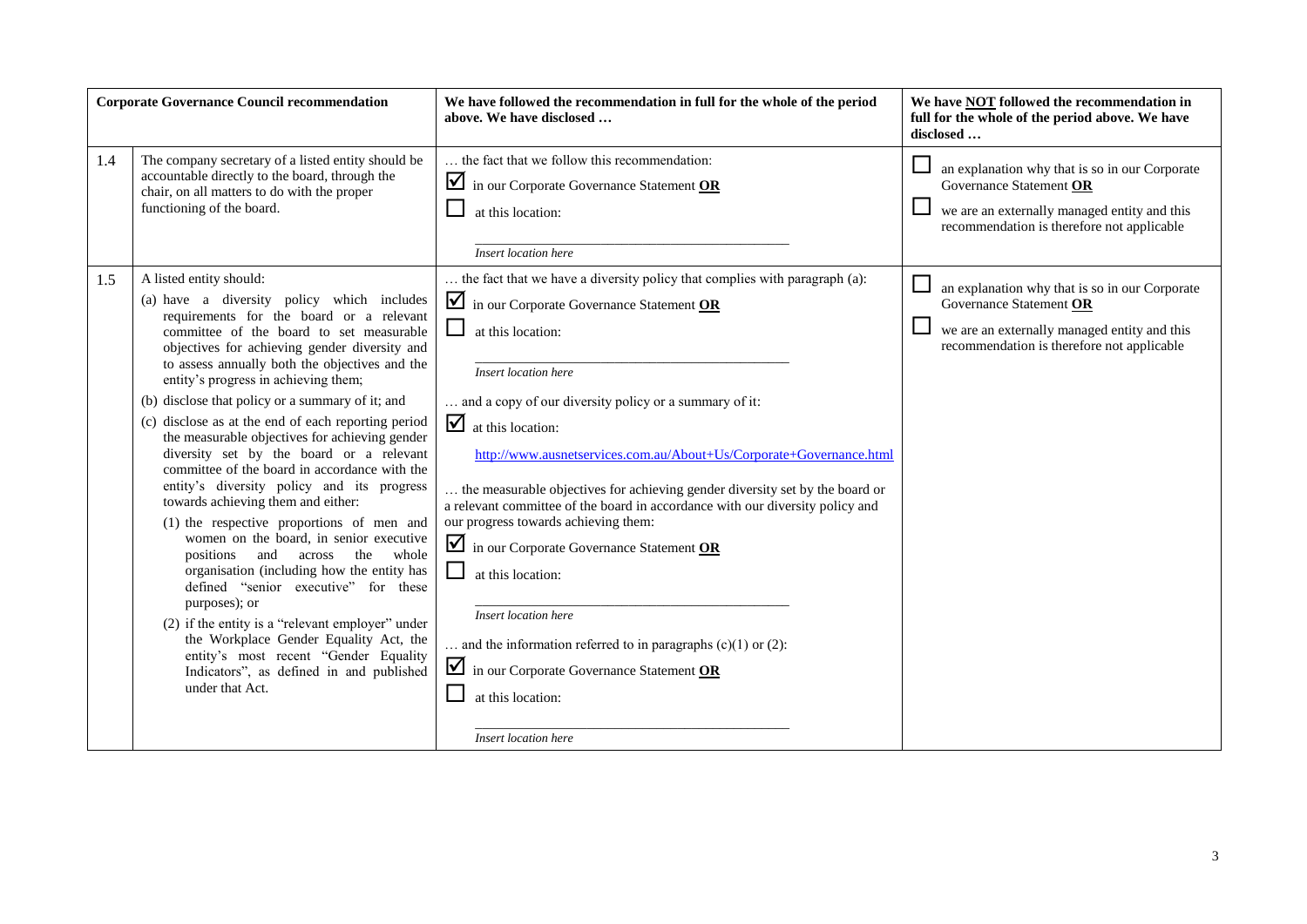| <b>Corporate Governance Council recommendation</b> |                                                                                                                                                                                                                                                                                                                                                  | We have followed the recommendation in full for the whole of the period<br>above. We have disclosed                                                                                                                                                                                                                              | We have NOT followed the recommendation in<br>full for the whole of the period above. We have<br>disclosed                                                              |
|----------------------------------------------------|--------------------------------------------------------------------------------------------------------------------------------------------------------------------------------------------------------------------------------------------------------------------------------------------------------------------------------------------------|----------------------------------------------------------------------------------------------------------------------------------------------------------------------------------------------------------------------------------------------------------------------------------------------------------------------------------|-------------------------------------------------------------------------------------------------------------------------------------------------------------------------|
| 1.6                                                | A listed entity should:<br>(a) have and disclose a process for periodically<br>evaluating the performance of the board, its<br>committees and individual directors; and<br>(b) disclose, in relation to each reporting period,<br>whether a performance evaluation was<br>undertaken in the reporting period in<br>accordance with that process. | the evaluation process referred to in paragraph (a):<br>$\sqcup$<br>in our Corporate Governance Statement OR<br>$\Box$<br>at this location:<br>Insert location here<br>and the information referred to in paragraph (b):<br>$\blacksquare$ in our Corporate Governance Statement OR<br>at this location:<br>Insert location here | an explanation why that is so in our Corporate<br>Governance Statement OR<br>we are an externally managed entity and this<br>recommendation is therefore not applicable |
| 1.7                                                | A listed entity should:<br>(a) have and disclose a process for periodically<br>evaluating the performance of its senior<br>executives; and<br>(b) disclose, in relation to each reporting period,<br>whether a performance evaluation was<br>undertaken in the reporting period in<br>accordance with that process.                              | the evaluation process referred to in paragraph (a):<br>$\blacksquare$ in our Corporate Governance Statement OR<br>□<br>at this location:<br>Insert location here<br>and the information referred to in paragraph (b):<br>$\blacksquare$ in our Corporate Governance Statement OR<br>at this location:<br>Insert location here   | an explanation why that is so in our Corporate<br>Governance Statement OR<br>we are an externally managed entity and this<br>recommendation is therefore not applicable |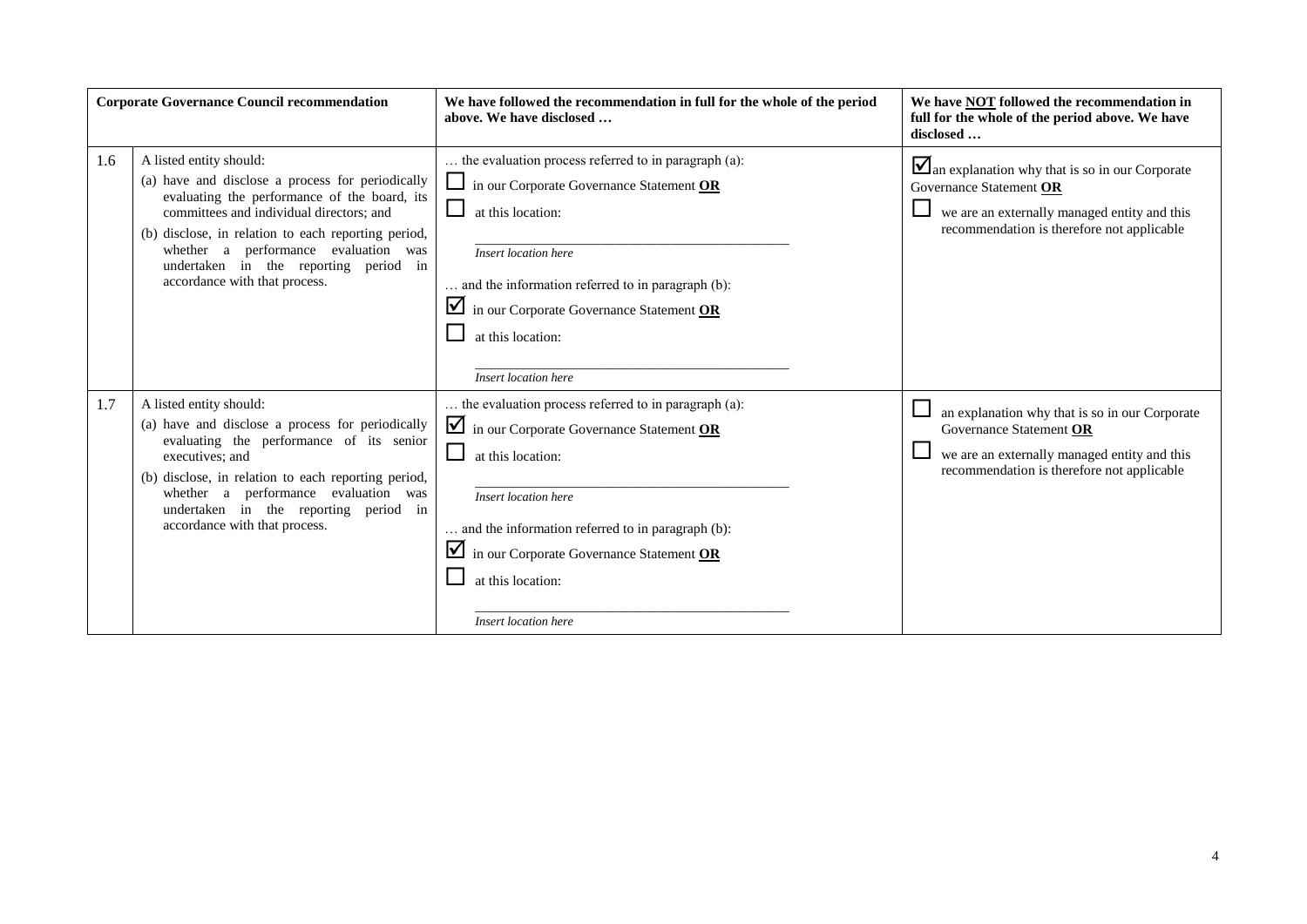| <b>Corporate Governance Council recommendation</b> |                                                                                                                                                                                                                                                                                                                                                                                                                                                                                                                                                                                                                                                                                                                                                                                                                                                                          | We have followed the recommendation in full for the whole of the period<br>above. We have disclosed                                                                                                                                                                                                                                                                                                                                                                                                                                                                                                                                                                                                                                                                                                                                                                                                                                                                                                                                                                                           | We have <b>NOT</b> followed the recommendation in<br>full for the whole of the period above. We have<br>disclosed                                                       |
|----------------------------------------------------|--------------------------------------------------------------------------------------------------------------------------------------------------------------------------------------------------------------------------------------------------------------------------------------------------------------------------------------------------------------------------------------------------------------------------------------------------------------------------------------------------------------------------------------------------------------------------------------------------------------------------------------------------------------------------------------------------------------------------------------------------------------------------------------------------------------------------------------------------------------------------|-----------------------------------------------------------------------------------------------------------------------------------------------------------------------------------------------------------------------------------------------------------------------------------------------------------------------------------------------------------------------------------------------------------------------------------------------------------------------------------------------------------------------------------------------------------------------------------------------------------------------------------------------------------------------------------------------------------------------------------------------------------------------------------------------------------------------------------------------------------------------------------------------------------------------------------------------------------------------------------------------------------------------------------------------------------------------------------------------|-------------------------------------------------------------------------------------------------------------------------------------------------------------------------|
|                                                    | PRINCIPLE 2 - STRUCTURE THE BOARD TO ADD VALUE                                                                                                                                                                                                                                                                                                                                                                                                                                                                                                                                                                                                                                                                                                                                                                                                                           |                                                                                                                                                                                                                                                                                                                                                                                                                                                                                                                                                                                                                                                                                                                                                                                                                                                                                                                                                                                                                                                                                               |                                                                                                                                                                         |
| 2.1                                                | The board of a listed entity should:<br>(a) have a nomination committee which:<br>(1) has at least three members, a majority of<br>whom are independent directors; and<br>(2) is chaired by an independent director,<br>and disclose:<br>(3) the charter of the committee;<br>(4) the members of the committee; and<br>(5) as at the end of each reporting period, the<br>number of times the committee met<br>throughout the period and the individual<br>attendances of the members at those<br>meetings; $OR$<br>(b) if it does not have a nomination committee,<br>disclose that fact and the processes it employs<br>to address board succession issues and to<br>ensure that the board has the appropriate<br>balance of skills, knowledge, experience,<br>independence and diversity to enable it to<br>discharge its duties and responsibilities<br>effectively. | [If the entity complies with paragraph (a):]<br>the fact that we have a nomination committee that complies with paragraphs<br>$(1)$ and $(2)$ :<br>$\Box$<br>in our Corporate Governance Statement OR<br>at this location:<br>Insert location here<br>and a copy of the charter of the committee:<br>$\blacksquare$ at this location:<br>http://www.ausnetservices.com.au/About+Us/Corporate+Governance.html<br>and the information referred to in paragraphs $(4)$ and $(5)$ :<br>in our Corporate Governance Statement OR<br>☑<br>at this location:<br>http://www.ausnetservices.com.au/Investors/Company+Reports.html<br>[If the entity complies with paragraph (b):]<br>the fact that we do not have a nomination committee and the processes we<br>employ to address board succession issues and to ensure that the board has the<br>appropriate balance of skills, knowledge, experience, independence and<br>diversity to enable it to discharge its duties and responsibilities effectively:<br>in our Corporate Governance Statement OR<br>at this location:<br>Insert location here | an explanation why that is so in our Corporate<br>Governance Statement OR<br>we are an externally managed entity and this<br>recommendation is therefore not applicable |
| 2.2                                                | A listed entity should have and disclose a board<br>skills matrix setting out the mix of skills and<br>diversity that the board currently has or is looking<br>to achieve in its membership.                                                                                                                                                                                                                                                                                                                                                                                                                                                                                                                                                                                                                                                                             | our board skills matrix:<br>in our Corporate Governance Statement OR<br>at this location:<br>Insert location here                                                                                                                                                                                                                                                                                                                                                                                                                                                                                                                                                                                                                                                                                                                                                                                                                                                                                                                                                                             | an explanation why that is so in our Corporate<br>Governance Statement OR<br>we are an externally managed entity and this<br>recommendation is therefore not applicable |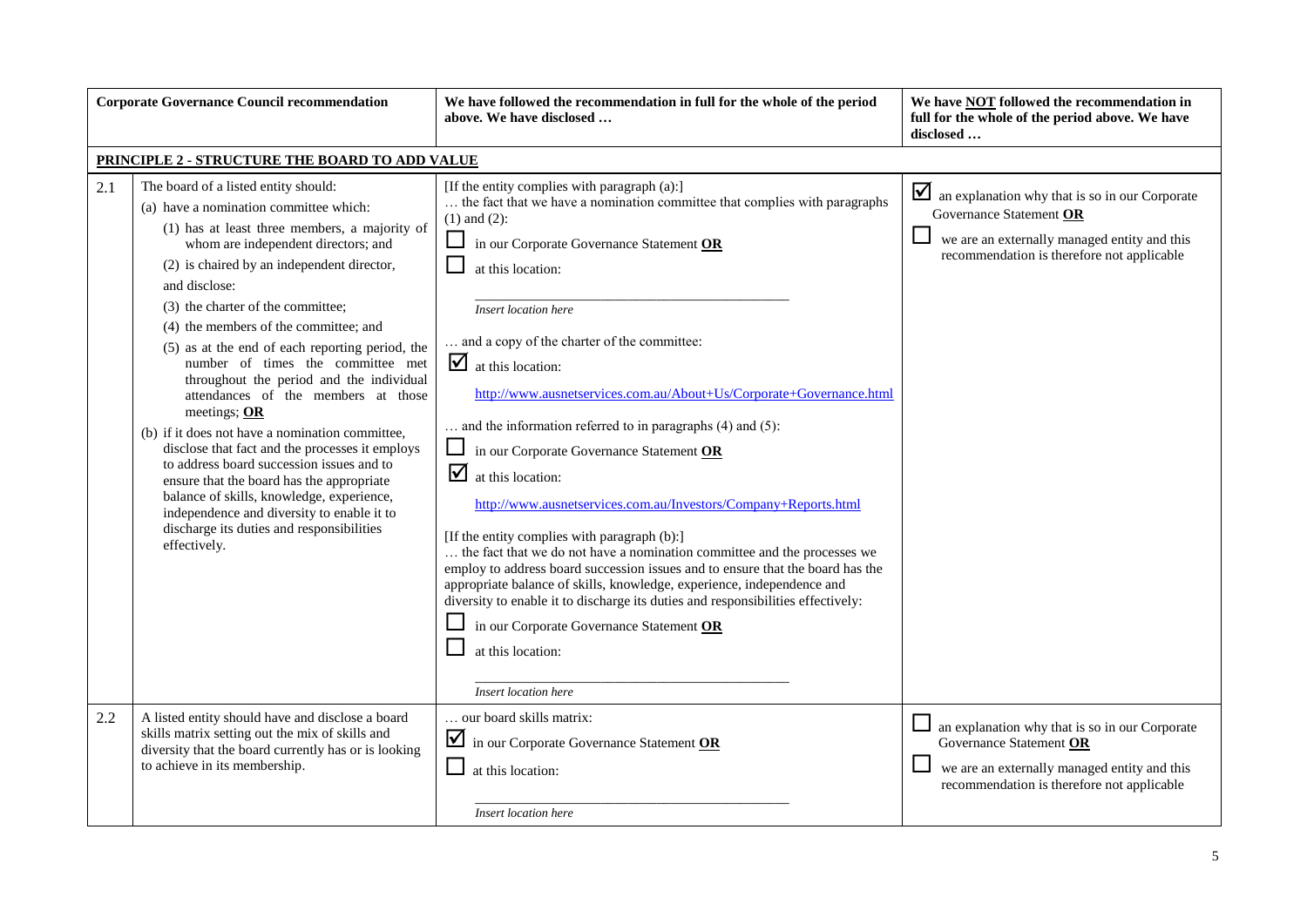| <b>Corporate Governance Council recommendation</b> |                                                                                                                                                                                                                                                                                                                                                                                                                                                                                                                                                     | We have followed the recommendation in full for the whole of the period<br>above. We have disclosed                                                                                                                                                                                                                                                                                                                                                                                                                                                             | We have NOT followed the recommendation in<br>full for the whole of the period above. We have<br>disclosed                                                              |
|----------------------------------------------------|-----------------------------------------------------------------------------------------------------------------------------------------------------------------------------------------------------------------------------------------------------------------------------------------------------------------------------------------------------------------------------------------------------------------------------------------------------------------------------------------------------------------------------------------------------|-----------------------------------------------------------------------------------------------------------------------------------------------------------------------------------------------------------------------------------------------------------------------------------------------------------------------------------------------------------------------------------------------------------------------------------------------------------------------------------------------------------------------------------------------------------------|-------------------------------------------------------------------------------------------------------------------------------------------------------------------------|
| 2.3                                                | A listed entity should disclose:<br>(a) the names of the directors considered by the<br>board to be independent directors;<br>(b) if a director has an interest, position,<br>association or relationship of the type<br>described in Box 2.3 but the board is of the<br>opinion that it does not compromise the<br>independence of the director, the nature of the<br>interest, position, association or relationship in<br>question and an explanation of why the board<br>is of that opinion; and<br>(c) the length of service of each director. | the names of the directors considered by the board to be independent<br>directors:<br>in our Corporate Governance Statement OR<br>$\Box$<br>at this location:<br>Insert location here<br>where applicable, the information referred to in paragraph (b):<br>in our Corporate Governance Statement OR<br>at this location:<br>Insert location here<br>the length of service of each director:<br>$\Box$ in our Corporate Governance Statement OR<br>$\overline{\mathbf{y}}$ at this location:<br>http://www.ausnetservices.com.au/Investors/Company+Reports.html | an explanation why that is so in our Corporate<br><b>Governance Statement</b>                                                                                           |
| 2.4                                                | A majority of the board of a listed entity should be<br>independent directors.                                                                                                                                                                                                                                                                                                                                                                                                                                                                      | the fact that we follow this recommendation:<br>in our Corporate Governance Statement OR<br>at this location:<br>Insert location here                                                                                                                                                                                                                                                                                                                                                                                                                           | an explanation why that is so in our Corporate<br>Governance Statement OR<br>we are an externally managed entity and this<br>recommendation is therefore not applicable |
| 2.5                                                | The chair of the board of a listed entity should be<br>an independent director and, in particular, should<br>not be the same person as the CEO of the entity.                                                                                                                                                                                                                                                                                                                                                                                       | the fact that we follow this recommendation:<br>in our Corporate Governance Statement OR<br>at this location:<br>Insert location here                                                                                                                                                                                                                                                                                                                                                                                                                           | an explanation why that is so in our Corporate<br>Governance Statement OR<br>we are an externally managed entity and this<br>recommendation is therefore not applicable |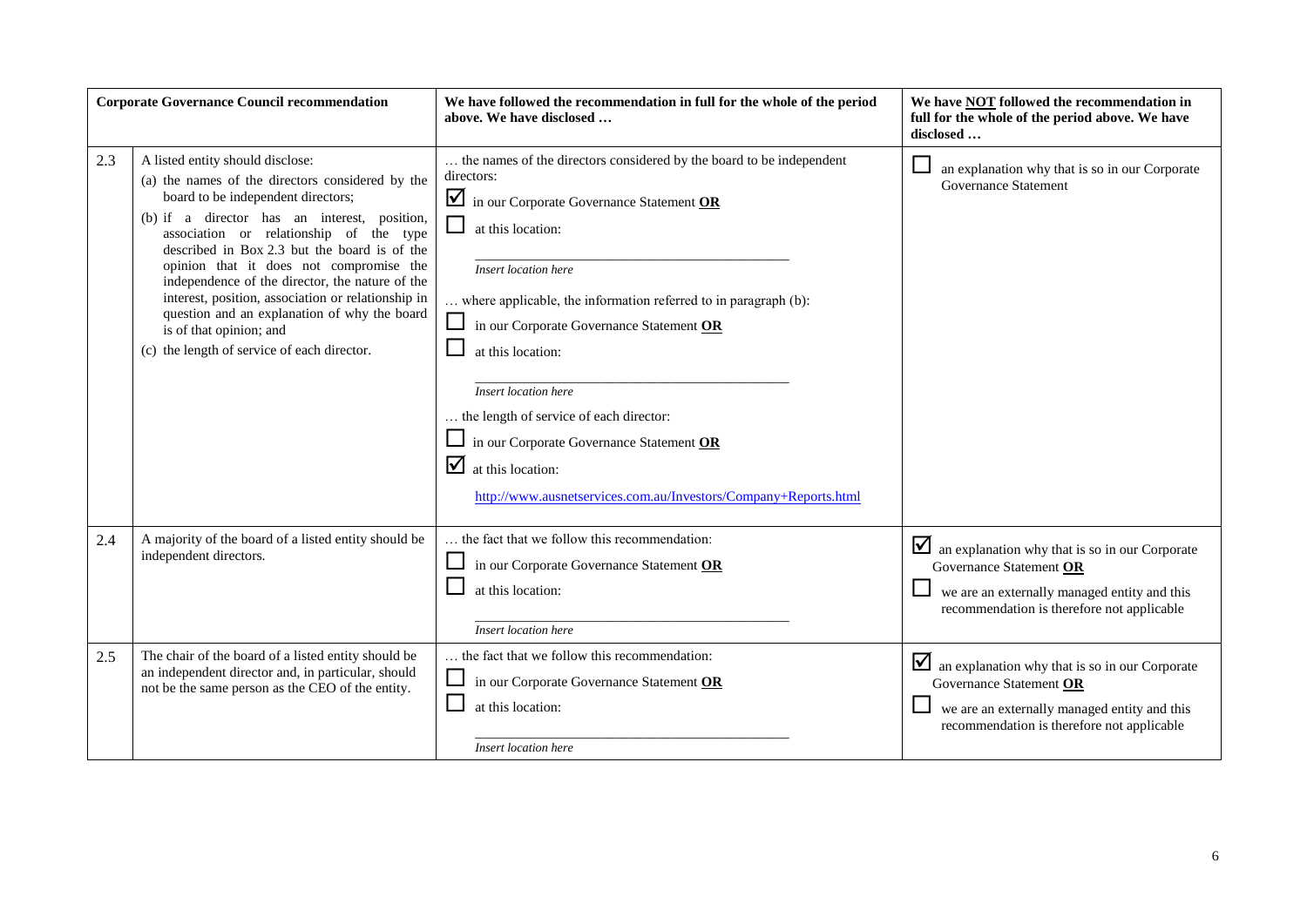| <b>Corporate Governance Council recommendation</b> |                                                                                                                                                                                                                                                                                                                                                                                                                                                                                                                                                                                                                                                                                                                                                                                                                                                                                                     | We have followed the recommendation in full for the whole of the period<br>above. We have disclosed                                                                                                                                                                                                                                                                                                                                                                                                                                                                                                                                                             | We have <b>NOT</b> followed the recommendation in<br>full for the whole of the period above. We have<br>disclosed                                                       |
|----------------------------------------------------|-----------------------------------------------------------------------------------------------------------------------------------------------------------------------------------------------------------------------------------------------------------------------------------------------------------------------------------------------------------------------------------------------------------------------------------------------------------------------------------------------------------------------------------------------------------------------------------------------------------------------------------------------------------------------------------------------------------------------------------------------------------------------------------------------------------------------------------------------------------------------------------------------------|-----------------------------------------------------------------------------------------------------------------------------------------------------------------------------------------------------------------------------------------------------------------------------------------------------------------------------------------------------------------------------------------------------------------------------------------------------------------------------------------------------------------------------------------------------------------------------------------------------------------------------------------------------------------|-------------------------------------------------------------------------------------------------------------------------------------------------------------------------|
| 2.6                                                | A listed entity should have a program for inducting<br>new directors and provide appropriate professional<br>development opportunities for directors to develop<br>and maintain the skills and knowledge needed to<br>perform their role as directors effectively.                                                                                                                                                                                                                                                                                                                                                                                                                                                                                                                                                                                                                                  | the fact that we follow this recommendation:<br>☑<br>in our Corporate Governance Statement OR<br>⊔<br>at this location:<br>Insert location here                                                                                                                                                                                                                                                                                                                                                                                                                                                                                                                 | an explanation why that is so in our Corporate<br>Governance Statement OR<br>we are an externally managed entity and this<br>recommendation is therefore not applicable |
|                                                    | PRINCIPLE 3 - ACT ETHICALLY AND RESPONSIBLY                                                                                                                                                                                                                                                                                                                                                                                                                                                                                                                                                                                                                                                                                                                                                                                                                                                         |                                                                                                                                                                                                                                                                                                                                                                                                                                                                                                                                                                                                                                                                 |                                                                                                                                                                         |
| 3.1                                                | A listed entity should:<br>(a) have a code of conduct for its directors, senior<br>executives and employees; and<br>(b) disclose that code or a summary of it.                                                                                                                                                                                                                                                                                                                                                                                                                                                                                                                                                                                                                                                                                                                                      | our code of conduct or a summary of it:<br>ப<br>in our Corporate Governance Statement OR<br>☑<br>at this location:<br>http://www.ausnetservices.com.au/About+Us/Corporate+Governance.html                                                                                                                                                                                                                                                                                                                                                                                                                                                                       | an explanation why that is so in our Corporate<br><b>Governance Statement</b>                                                                                           |
|                                                    | <b>PRINCIPLE 4-SAFEGUARD INTEGRITY IN CORPORATE REPORTING</b>                                                                                                                                                                                                                                                                                                                                                                                                                                                                                                                                                                                                                                                                                                                                                                                                                                       |                                                                                                                                                                                                                                                                                                                                                                                                                                                                                                                                                                                                                                                                 |                                                                                                                                                                         |
| 4.1                                                | The board of a listed entity should:<br>(a) have an audit committee which:<br>(1) has at least three members, all of whom<br>are non-executive directors and a majority<br>of whom are independent directors; and<br>(2) is chaired by an independent director, who<br>is not the chair of the board,<br>and disclose:<br>(3) the charter of the committee;<br>(4) the relevant qualifications and experience<br>of the members of the committee: and<br>(5) in relation to each reporting period, the<br>number of times the committee met<br>throughout the period and the individual<br>attendances of the members at those<br>meetings; OR<br>(b) if it does not have an audit committee, disclose<br>that fact and the processes it employs that<br>independently verify and safeguard the<br>integrity of its corporate reporting, including<br>the processes for the appointment and removal | [If the entity complies with paragraph (a):]<br>the fact that we have an audit committee that complies with paragraphs (1)<br>and $(2)$ :<br>$\Delta$<br>in our Corporate Governance Statement OR<br>$\Box$<br>at this location:<br>Insert location here<br>and a copy of the charter of the committee:<br>☑<br>at this location:<br>http://www.ausnetservices.com.au/About+Us/Corporate+Governance.html<br>and the information referred to in paragraphs (4) and (5):<br>in our Corporate Governance Statement OR<br>☑<br>at this location:<br>http://www.ausnetservices.com.au/Investors/Company+Reports.html<br>[If the entity complies with paragraph (b):] | ப<br>an explanation why that is so in our Corporate<br><b>Governance Statement</b>                                                                                      |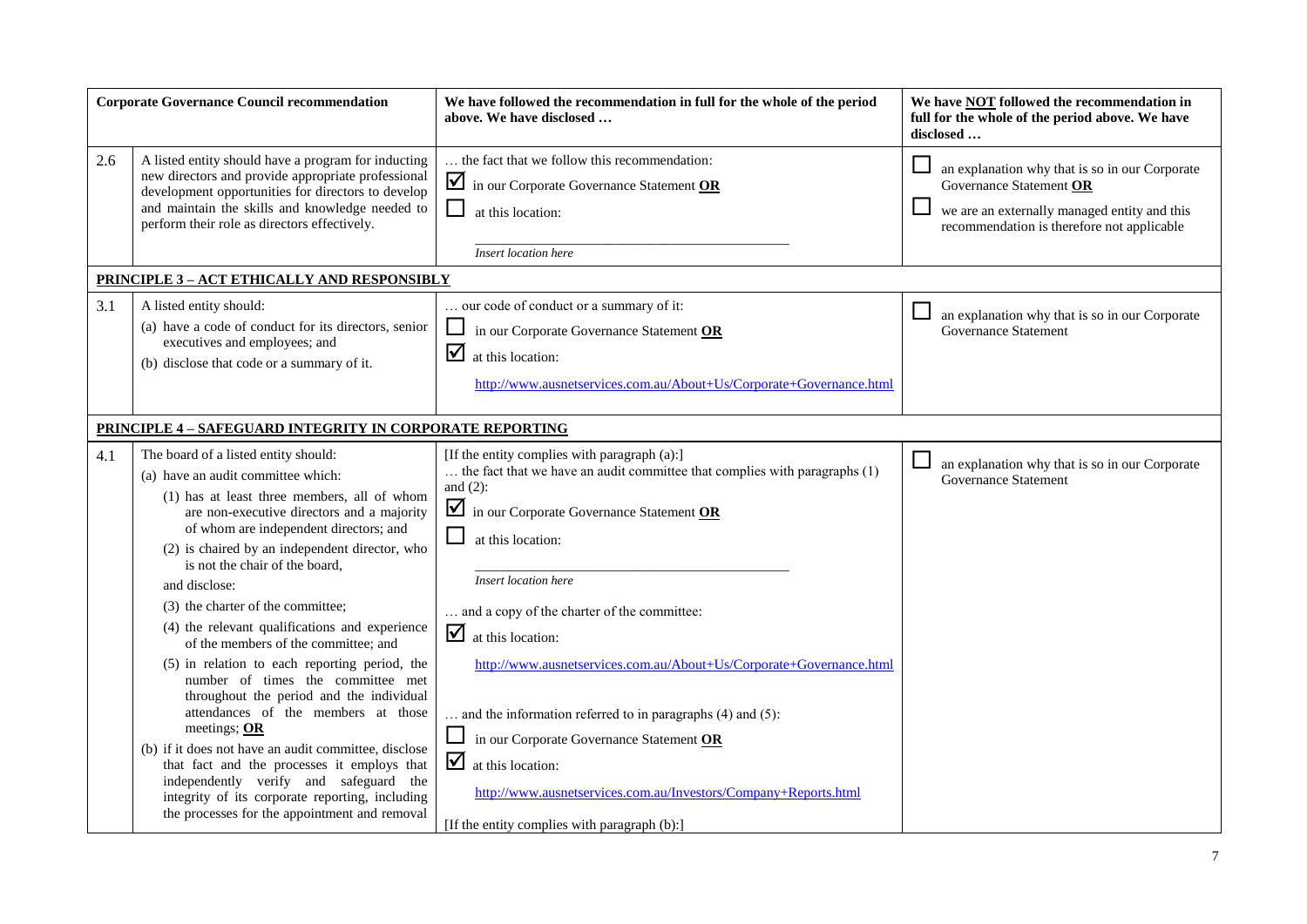| <b>Corporate Governance Council recommendation</b>                                                                                                                                                                                                                                                                                                                                                                                                                                                                                                                                                                  | We have followed the recommendation in full for the whole of the period<br>above. We have disclosed                                                                                                                                                                                                                                                                                                    | We have NOT followed the recommendation in<br>full for the whole of the period above. We have<br>disclosed                                                                                                              |  |  |
|---------------------------------------------------------------------------------------------------------------------------------------------------------------------------------------------------------------------------------------------------------------------------------------------------------------------------------------------------------------------------------------------------------------------------------------------------------------------------------------------------------------------------------------------------------------------------------------------------------------------|--------------------------------------------------------------------------------------------------------------------------------------------------------------------------------------------------------------------------------------------------------------------------------------------------------------------------------------------------------------------------------------------------------|-------------------------------------------------------------------------------------------------------------------------------------------------------------------------------------------------------------------------|--|--|
| of the external auditor and the rotation of the<br>audit engagement partner.                                                                                                                                                                                                                                                                                                                                                                                                                                                                                                                                        | the fact that we do not have an audit committee and the processes we employ<br>that independently verify and safeguard the integrity of our corporate reporting,<br>including the processes for the appointment and removal of the external auditor<br>and the rotation of the audit engagement partner:<br>in our Corporate Governance Statement OR<br>⊔<br>at this location:<br>Insert location here |                                                                                                                                                                                                                         |  |  |
| 4.2<br>The board of a listed entity should, before it<br>approves the entity's financial statements for a<br>financial period, receive from its CEO and CFO a<br>declaration that, in their opinion, the financial<br>records of the entity have been properly<br>maintained and that the financial statements<br>comply with the appropriate accounting standards<br>and give a true and fair view of the financial<br>position and performance of the entity and that the<br>opinion has been formed on the basis of a sound<br>system of risk management and internal control<br>which is operating effectively. | the fact that we follow this recommendation:<br>in our Corporate Governance Statement OR<br>⊔<br>at this location:<br>Insert location here                                                                                                                                                                                                                                                             | an explanation why that is so in our Corporate<br><b>Governance Statement</b>                                                                                                                                           |  |  |
| A listed entity that has an AGM should ensure that<br>4.3<br>its external auditor attends its AGM and is<br>available to answer questions from security<br>holders relevant to the audit.                                                                                                                                                                                                                                                                                                                                                                                                                           | the fact that we follow this recommendation:<br>in our Corporate Governance Statement OR<br>at this location:<br>Insert location here                                                                                                                                                                                                                                                                  | an explanation why that is so in our Corporate<br>Governance Statement OR<br>we are an externally managed entity that does<br>not hold an annual general meeting and this<br>recommendation is therefore not applicable |  |  |
| <b>PRINCIPLE 5 - MAKE TIMELY AND BALANCED DISCLOSURE</b>                                                                                                                                                                                                                                                                                                                                                                                                                                                                                                                                                            |                                                                                                                                                                                                                                                                                                                                                                                                        |                                                                                                                                                                                                                         |  |  |
| A listed entity should:<br>5.1<br>(a) have a written policy for complying with its<br>continuous disclosure obligations under the<br>Listing Rules; and<br>(b) disclose that policy or a summary of it.                                                                                                                                                                                                                                                                                                                                                                                                             | our continuous disclosure compliance policy or a summary of it:<br>⊔<br>in our Corporate Governance Statement OR<br>☑<br>at this location:<br>http://www.ausnetservices.com.au/About+Us/Corporate+Governance.html                                                                                                                                                                                      | an explanation why that is so in our Corporate<br><b>Governance Statement</b>                                                                                                                                           |  |  |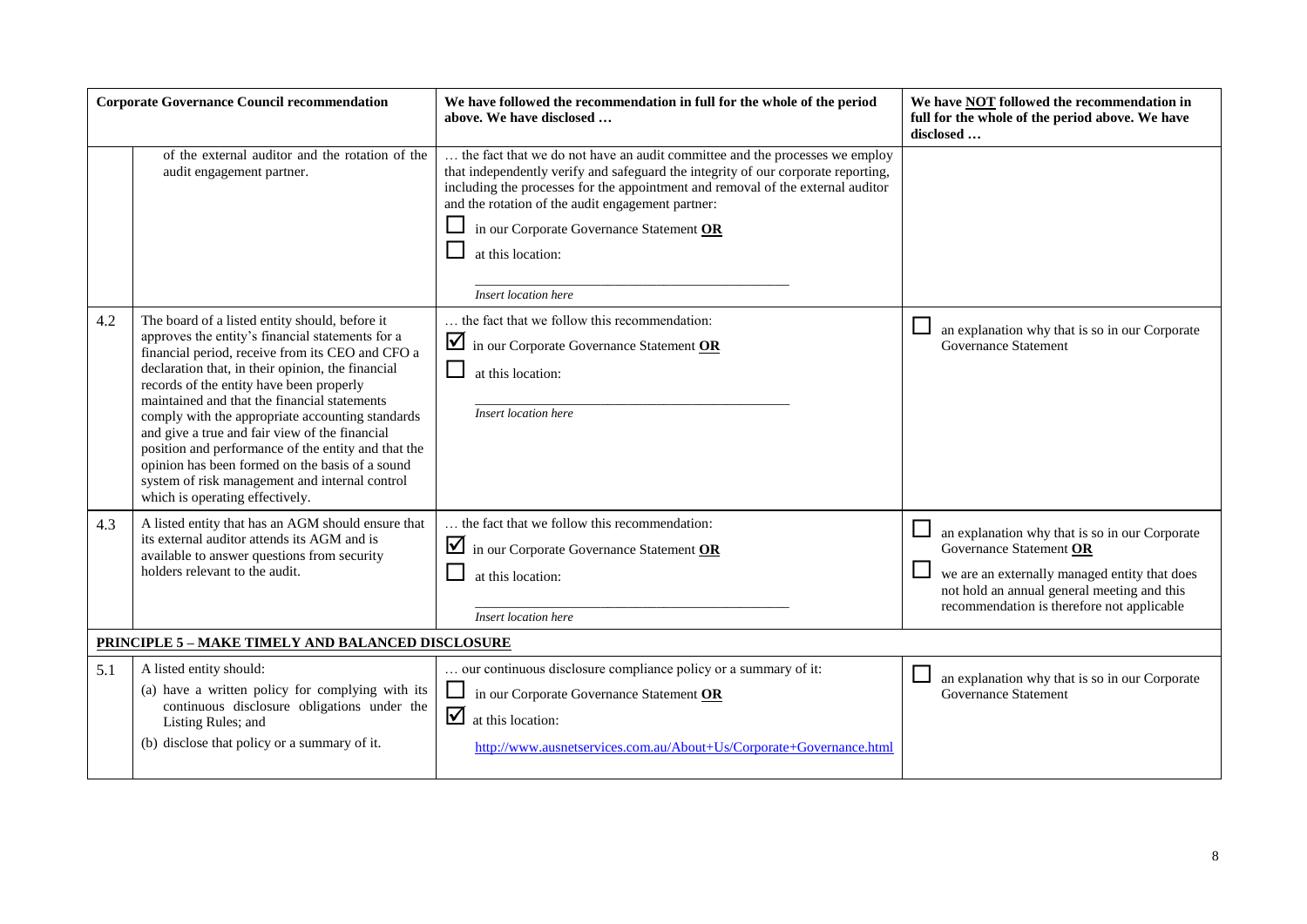| <b>Corporate Governance Council recommendation</b> |                                                                                                                                                                                                                                                                                                           | We have followed the recommendation in full for the whole of the period<br>above. We have disclosed                                                                                                                                                       | We have <b>NOT</b> followed the recommendation in<br>full for the whole of the period above. We have<br>disclosed                                                                                                                      |
|----------------------------------------------------|-----------------------------------------------------------------------------------------------------------------------------------------------------------------------------------------------------------------------------------------------------------------------------------------------------------|-----------------------------------------------------------------------------------------------------------------------------------------------------------------------------------------------------------------------------------------------------------|----------------------------------------------------------------------------------------------------------------------------------------------------------------------------------------------------------------------------------------|
|                                                    | <b>PRINCIPLE 6 - RESPECT THE RIGHTS OF SECURITY HOLDERS</b>                                                                                                                                                                                                                                               |                                                                                                                                                                                                                                                           |                                                                                                                                                                                                                                        |
| 6.1                                                | A listed entity should provide information about<br>itself and its governance to investors via its<br>website.                                                                                                                                                                                            | information about us and our governance on our website:<br>$\sum$ at this location:<br>http://www.ausnetservices.com.au/About+Us/Corporate+Governance.html                                                                                                | an explanation why that is so in our Corporate<br>Governance Statement                                                                                                                                                                 |
| 6.2                                                | A listed entity should design and implement an<br>investor relations program to facilitate effective<br>two-way communication with investors.                                                                                                                                                             | the fact that we follow this recommendation:<br>in our Corporate Governance Statement OR<br>at this location:<br>Insert location here                                                                                                                     | an explanation why that is so in our Corporate<br><b>Governance Statement</b>                                                                                                                                                          |
| 6.3                                                | A listed entity should disclose the policies and<br>processes it has in place to facilitate and encourage<br>participation at meetings of security holders.                                                                                                                                               | our policies and processes for facilitating and encouraging participation at<br>meetings of security holders:<br>in our Corporate Governance Statement OR<br>at this location:<br>Insert location here                                                    | an explanation why that is so in our Corporate<br>Governance Statement OR<br>we are an externally managed entity that does<br>not hold periodic meetings of security holders<br>and this recommendation is therefore not<br>applicable |
| 6.4                                                | A listed entity should give security holders the<br>option to receive communications from, and send<br>communications to, the entity and its security<br>registry electronically.                                                                                                                         | the fact that we follow this recommendation:<br>in our Corporate Governance Statement OR<br>at this location:<br>Insert location here                                                                                                                     | an explanation why that is so in our Corporate<br>Governance Statement                                                                                                                                                                 |
|                                                    | <b>PRINCIPLE 7 - RECOGNISE AND MANAGE RISK</b>                                                                                                                                                                                                                                                            |                                                                                                                                                                                                                                                           |                                                                                                                                                                                                                                        |
| 7.1                                                | The board of a listed entity should:<br>(a) have a committee or committees to oversee<br>risk, each of which:<br>(1) has at least three members, a majority of<br>whom are independent directors; and<br>(2) is chaired by an independent director,<br>and disclose:<br>(3) the charter of the committee; | [If the entity complies with paragraph (a):]<br>the fact that we have a committee or committees to oversee risk that comply<br>with paragraphs $(1)$ and $(2)$ :<br>in our Corporate Governance Statement OR<br>at this location:<br>Insert location here | an explanation why that is so in our Corporate<br>Governance Statement                                                                                                                                                                 |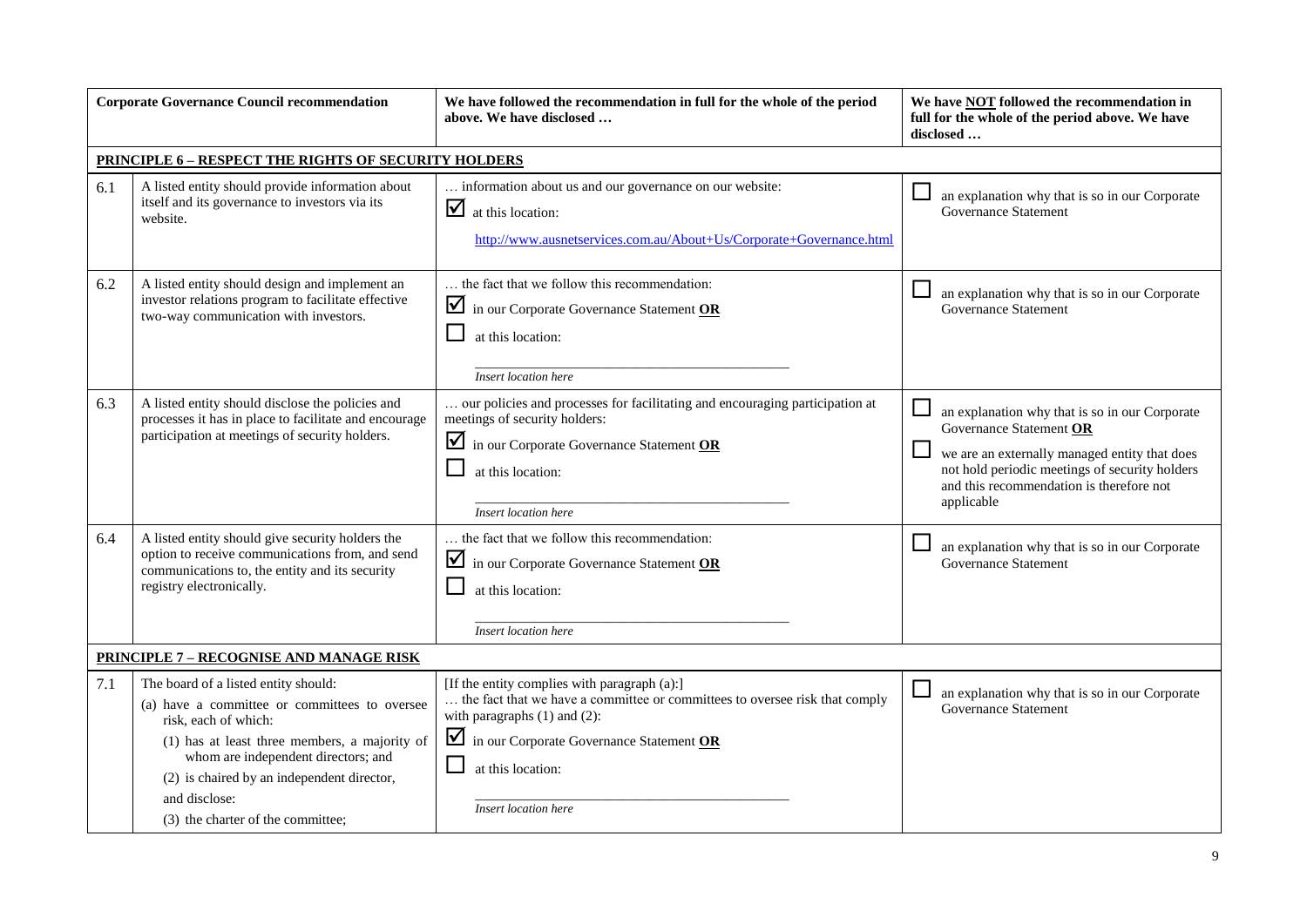| <b>Corporate Governance Council recommendation</b> |                                                                                                                                                                                                                                                                                                                                                                                                                                       | We have followed the recommendation in full for the whole of the period<br>above. We have disclosed                                                                                                                                                                                                                                                                                                                                                                                                                                                                                                                                                                                                        | We have <b>NOT</b> followed the recommendation in<br>full for the whole of the period above. We have<br>disclosed |
|----------------------------------------------------|---------------------------------------------------------------------------------------------------------------------------------------------------------------------------------------------------------------------------------------------------------------------------------------------------------------------------------------------------------------------------------------------------------------------------------------|------------------------------------------------------------------------------------------------------------------------------------------------------------------------------------------------------------------------------------------------------------------------------------------------------------------------------------------------------------------------------------------------------------------------------------------------------------------------------------------------------------------------------------------------------------------------------------------------------------------------------------------------------------------------------------------------------------|-------------------------------------------------------------------------------------------------------------------|
|                                                    | (4) the members of the committee; and<br>(5) as at the end of each reporting period, the<br>number of times the committee met<br>throughout the period and the individual<br>attendances of the members at those<br>meetings; OR<br>(b) if it does not have a risk committee or<br>committees that satisfy (a) above, disclose that<br>fact and the processes it employs for<br>overseeing the entity's risk management<br>framework. | and a copy of the charter of the committee:<br>$\sum$ at this location:<br>http://www.ausnetservices.com.au/About+Us/Corporate+Governance.html<br>and the information referred to in paragraphs $(4)$ and $(5)$ :<br>in our Corporate Governance Statement OR<br>$\overline{\mathsf{M}}$<br>at this location:<br>http://www.ausnetservices.com.au/Investors/Company+Reports.html<br>[If the entity complies with paragraph (b):]<br>the fact that we do not have a risk committee or committees that satisfy (a)<br>and the processes we employ for overseeing our risk management framework:<br>$\Box$ in our Corporate Governance Statement $\overline{OR}$<br>at this location:<br>Insert location here |                                                                                                                   |
| 7.2                                                | The board or a committee of the board should:<br>(a) review the entity's risk management<br>framework at least annually to satisfy itself<br>that it continues to be sound: and<br>(b) disclose, in relation to each reporting period,<br>whether such a review has taken place.                                                                                                                                                      | the fact that we follow this recommendation:<br>$\blacksquare$ in our Corporate Governance Statement OR<br>$\mathcal{L}_{\mathcal{A}}$<br>at this location:<br>Insert location here                                                                                                                                                                                                                                                                                                                                                                                                                                                                                                                        | an explanation why that is so in our Corporate<br><b>Governance Statement</b>                                     |
| 7.3                                                | A listed entity should disclose:<br>(a) if it has an internal audit function, how the<br>function is structured and what role it<br>performs; OR<br>(b) if it does not have an internal audit function,<br>that fact and the processes it employs for<br>evaluating and continually improving the<br>effectiveness of its risk management and<br>internal control processes.                                                          | [If the entity complies with paragraph (a):]<br>how our internal audit function is structured and what role it performs:<br>in our Corporate Governance Statement OR<br>at this location:<br>Insert location here<br>[If the entity complies with paragraph (b):]<br>the fact that we do not have an internal audit function and the processes we<br>employ for evaluating and continually improving the effectiveness of our risk<br>management and internal control processes:                                                                                                                                                                                                                           | an explanation why that is so in our Corporate<br>Governance Statement                                            |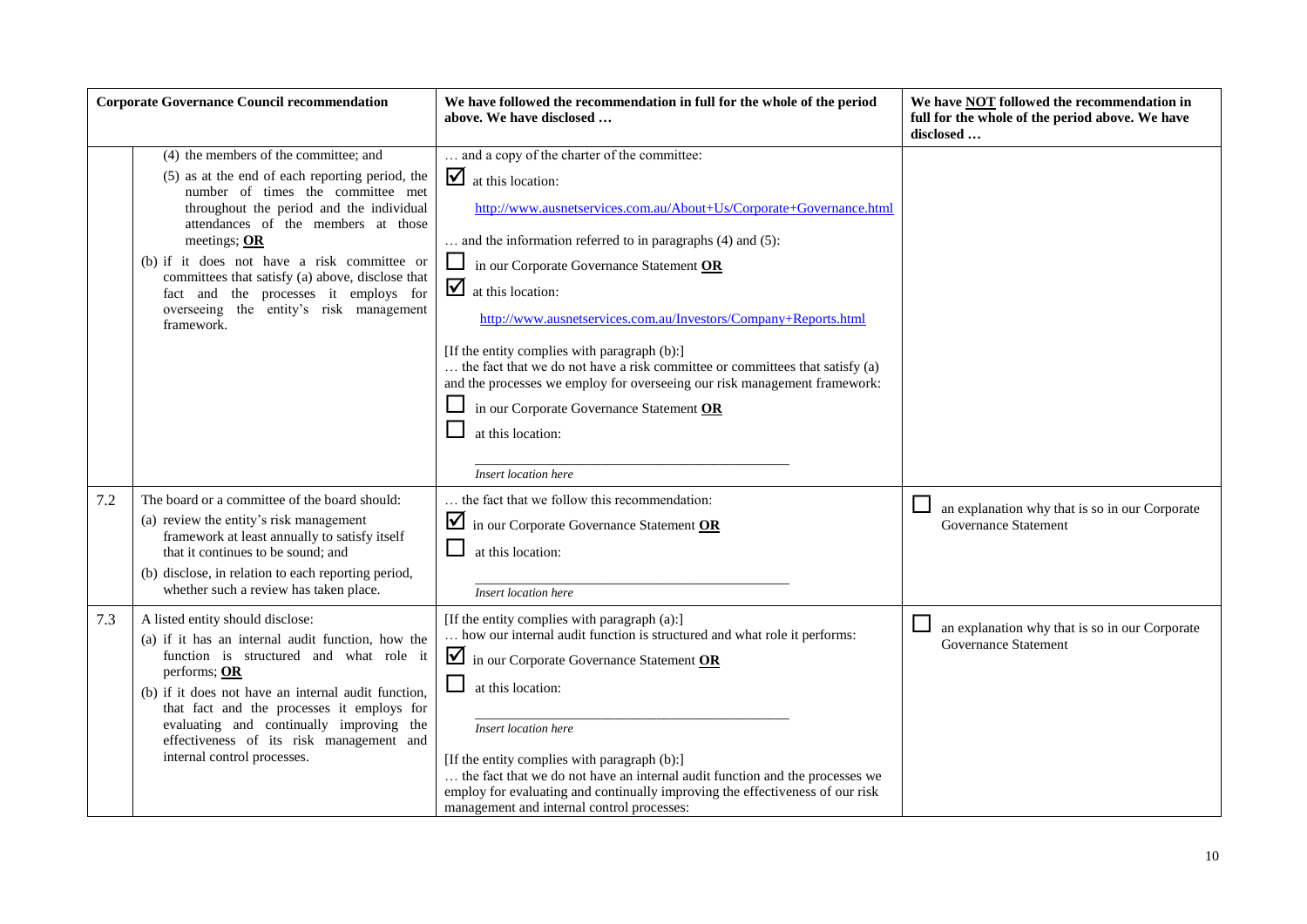| <b>Corporate Governance Council recommendation</b>                                                                                                                                                                                                                                                                                                                                                                                                                                                                                                                                                                                                                                                                                                                                                                            | We have followed the recommendation in full for the whole of the period<br>above. We have disclosed                                                                                                                                                                                                                                                                                                                                                                                                                                                                                                                                                                                                                                                                                                                       | We have <b>NOT</b> followed the recommendation in<br>full for the whole of the period above. We have<br>disclosed                                                       |
|-------------------------------------------------------------------------------------------------------------------------------------------------------------------------------------------------------------------------------------------------------------------------------------------------------------------------------------------------------------------------------------------------------------------------------------------------------------------------------------------------------------------------------------------------------------------------------------------------------------------------------------------------------------------------------------------------------------------------------------------------------------------------------------------------------------------------------|---------------------------------------------------------------------------------------------------------------------------------------------------------------------------------------------------------------------------------------------------------------------------------------------------------------------------------------------------------------------------------------------------------------------------------------------------------------------------------------------------------------------------------------------------------------------------------------------------------------------------------------------------------------------------------------------------------------------------------------------------------------------------------------------------------------------------|-------------------------------------------------------------------------------------------------------------------------------------------------------------------------|
|                                                                                                                                                                                                                                                                                                                                                                                                                                                                                                                                                                                                                                                                                                                                                                                                                               | $\Box$ in our Corporate Governance Statement OR<br>at this location:<br>Insert location here                                                                                                                                                                                                                                                                                                                                                                                                                                                                                                                                                                                                                                                                                                                              |                                                                                                                                                                         |
| A listed entity should disclose whether it has any<br>7.4<br>material exposure to economic, environmental and<br>social sustainability risks and, if it does, how it<br>manages or intends to manage those risks.                                                                                                                                                                                                                                                                                                                                                                                                                                                                                                                                                                                                             | whether we have any material exposure to economic, environmental and<br>social sustainability risks and, if we do, how we manage or intend to manage<br>those risks:<br>in our Corporate Governance Statement OR<br>at this location:<br>Insert location here                                                                                                                                                                                                                                                                                                                                                                                                                                                                                                                                                             | an explanation why that is so in our Corporate<br><b>Governance Statement</b>                                                                                           |
| <b>PRINCIPLE 8 - REMUNERATE FAIRLY AND RESPONSIBLY</b>                                                                                                                                                                                                                                                                                                                                                                                                                                                                                                                                                                                                                                                                                                                                                                        |                                                                                                                                                                                                                                                                                                                                                                                                                                                                                                                                                                                                                                                                                                                                                                                                                           |                                                                                                                                                                         |
| 8.1<br>The board of a listed entity should:<br>(a) have a remuneration committee which:<br>(1) has at least three members, a majority of<br>whom are independent directors; and<br>(2) is chaired by an independent director,<br>and disclose:<br>(3) the charter of the committee;<br>(4) the members of the committee; and<br>(5) as at the end of each reporting period, the<br>number of times the committee met<br>throughout the period and the individual<br>attendances of the members at those<br>meetings; OR<br>(b) if it does not have a remuneration committee,<br>disclose that fact and the processes it employs<br>for setting the level and composition of<br>remuneration for directors<br>and<br>senior<br>ensuring<br>that<br>executives<br>and<br>such<br>remuneration is appropriate and not excessive. | [If the entity complies with paragraph (a):]<br>the fact that we have a remuneration committee that complies with<br>paragraphs (1) and (2):<br>in our Corporate Governance Statement OR<br>at this location:<br>Insert location here<br>and a copy of the charter of the committee:<br>$\Delta$ at this location:<br>http://www.ausnetservices.com.au/About+Us/Corporate+Governance.html<br>$\ldots$ and the information referred to in paragraphs (4) and (5):<br>in our Corporate Governance Statement OR<br>☑<br>at this location:<br>http://www.ausnetservices.com.au/Investors/Company+Reports.html<br>[If the entity complies with paragraph (b):]<br>the fact that we do not have a remuneration committee and the processes we<br>employ for setting the level and composition of remuneration for directors and | an explanation why that is so in our Corporate<br>Governance Statement OR<br>we are an externally managed entity and this<br>recommendation is therefore not applicable |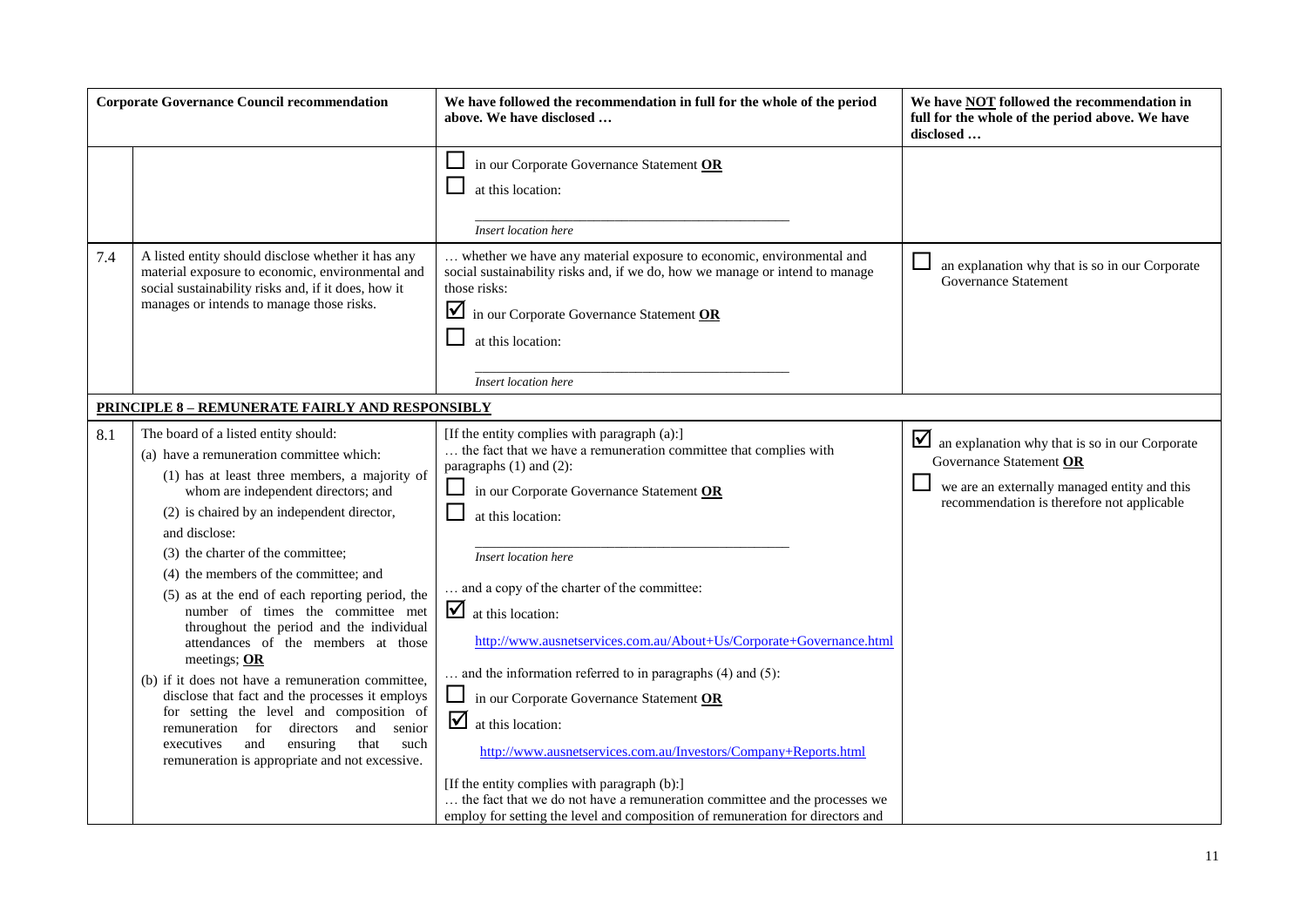| <b>Corporate Governance Council recommendation</b> |                                                                                                                                                                                                                                                                                                                                                                                                                        | We have followed the recommendation in full for the whole of the period<br>above. We have disclosed                                                                                                                                                                                                                                   | We have <b>NOT</b> followed the recommendation in<br>full for the whole of the period above. We have<br>disclosed                                                                                                                                                                          |  |  |
|----------------------------------------------------|------------------------------------------------------------------------------------------------------------------------------------------------------------------------------------------------------------------------------------------------------------------------------------------------------------------------------------------------------------------------------------------------------------------------|---------------------------------------------------------------------------------------------------------------------------------------------------------------------------------------------------------------------------------------------------------------------------------------------------------------------------------------|--------------------------------------------------------------------------------------------------------------------------------------------------------------------------------------------------------------------------------------------------------------------------------------------|--|--|
|                                                    |                                                                                                                                                                                                                                                                                                                                                                                                                        | senior executives and ensuring that such remuneration is appropriate and not<br>excessive:<br>in our Corporate Governance Statement OR<br>at this location:<br>Insert location here                                                                                                                                                   |                                                                                                                                                                                                                                                                                            |  |  |
| 8.2                                                | A listed entity should separately disclose its<br>policies and practices regarding the remuneration<br>of non-executive directors and the remuneration of<br>executive directors and other senior executives.                                                                                                                                                                                                          | separately our remuneration policies and practices regarding the<br>remuneration of non-executive directors and the remuneration of executive<br>directors and other senior executives:<br>⊔<br>in our Corporate Governance Statement OR<br>☑<br>at this location:<br>http://www.ausnetservices.com.au/Investors/Company+Reports.html | an explanation why that is so in our Corporate<br>Governance Statement OR<br>we are an externally managed entity and this<br>recommendation is therefore not applicable                                                                                                                    |  |  |
| 8.3                                                | A listed entity which has an equity-based<br>remuneration scheme should:<br>(a) have a policy on whether participants are<br>permitted to enter into transactions (whether<br>through the use of derivatives or otherwise)<br>which limit the economic risk of participating<br>in the scheme; and<br>(b) disclose that policy or a summary of it.                                                                     | our policy on this issue or a summary of it:<br>in our Corporate Governance Statement OR<br>$\Box$<br>at this location:<br>Insert location here                                                                                                                                                                                       | an explanation why that is so in our Corporate<br>Governance Statement OR<br>we do not have an equity-based remuneration<br>scheme and this recommendation is therefore<br>not applicable OR<br>we are an externally managed entity and this<br>recommendation is therefore not applicable |  |  |
|                                                    | <u>ADDITIONAL DISCLOSURES APPLICABLE TO EXTERNALLY MANAGED LISTED ENTITIES</u>                                                                                                                                                                                                                                                                                                                                         |                                                                                                                                                                                                                                                                                                                                       |                                                                                                                                                                                                                                                                                            |  |  |
|                                                    | Alternative to Recommendation 1.1 for externally<br>managed listed entities:<br>The responsible entity of an externally managed<br>listed entity should disclose:<br>(a) the arrangements between the responsible<br>entity and the listed entity for managing the<br>affairs of the listed entity;<br>(b) the role and responsibility of the board of the<br>responsible entity for overseeing those<br>arrangements. | the information referred to in paragraphs (a) and (b):<br>in our Corporate Governance Statement OR<br>at this location:<br>Insert location here                                                                                                                                                                                       | an explanation why that is so in our Corporate<br><b>Governance Statement</b>                                                                                                                                                                                                              |  |  |